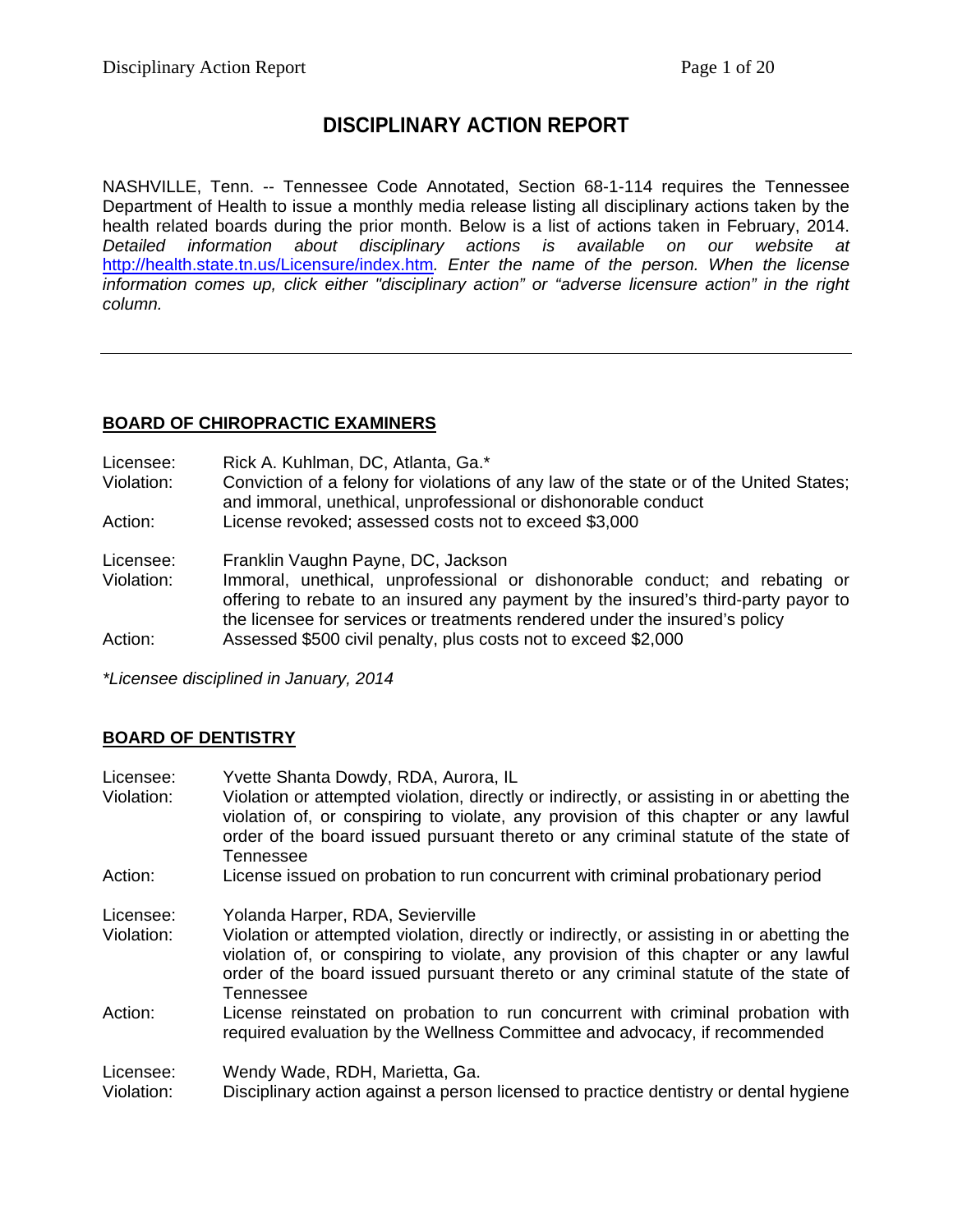or registered to practice as a dental assistant by another state or territory of the United States for any acts or omissions that would constitute grounds for discipline of a person licensed or registered in this state

Action: License issued on probation to run concurrent with the probationary period issued by the Georgia board

#### **BOARD OF MASSAGE LICENSURE**

| Licensee:<br>Violation:<br>Action: | Shannon Denise Bland, MT, Cordova<br>Failed to maintain sufficient continuing education credits<br>Assessed \$775 civil penalty; must obtain 25 hours of continuing education, plus an<br>additional six penalty hours           |
|------------------------------------|----------------------------------------------------------------------------------------------------------------------------------------------------------------------------------------------------------------------------------|
| Licensee:<br>Violation:<br>Action: | Aislinn Alyse Brown, MT, Hendersonville<br>Failed to maintain sufficient continuing education credits<br>Assessed \$775 civil penalty; must obtain 25 hours of continuing education, plus an<br>additional six penalty hours     |
| Licensee:<br>Violation:<br>Action: | Danielle Nicole Byington, MT, Johnson City<br>Failed to maintain sufficient continuing education credits<br>Assessed \$575 civil penalty; must obtain 17 hours of continuing education, plus an<br>additional six penalty hours  |
| Licensee:<br>Violation:<br>Action: | Dean Owen Catron, MT, Murfreesboro<br>Failed to maintain sufficient continuing education credits<br>Assessed \$325 civil penalty; must obtain seven hours of continuing education,<br>plus an additional six penalty hours       |
| Licensee:<br>Violation:<br>Action: | Delores Champagne, MT, Bristol, Va.<br>Failed to maintain sufficient continuing education credits<br>Assessed \$625 civil penalty; must obtain 19 hours of continuing education, plus an<br>additional six penalty hours         |
| Licensee:<br>Violation:<br>Action: | Yvonna Carol Covington-Dearen, MT, Bartlett<br>Failed to maintain sufficient continuing education credits<br>Assessed \$625 civil penalty; must obtain 19 hours of continuing education, plus an<br>additional six penalty hours |
| Licensee:<br>Violation:<br>Action: | Brenda Gail Creasy, MT, Westmoreland<br>Failed to maintain sufficient continuing education credits<br>Assessed \$200 civil penalty; must obtain two hours of continuing education, plus<br>an additional six penalty hours       |
| Licensee:<br>Violation:<br>Action: | Amanda Denise Dickens, MT, Belfast<br>Failed to maintain sufficient continuing education credits<br>Assessed \$225 civil penalty; must obtain three hours of continuing education, plus<br>an additional six penalty hours       |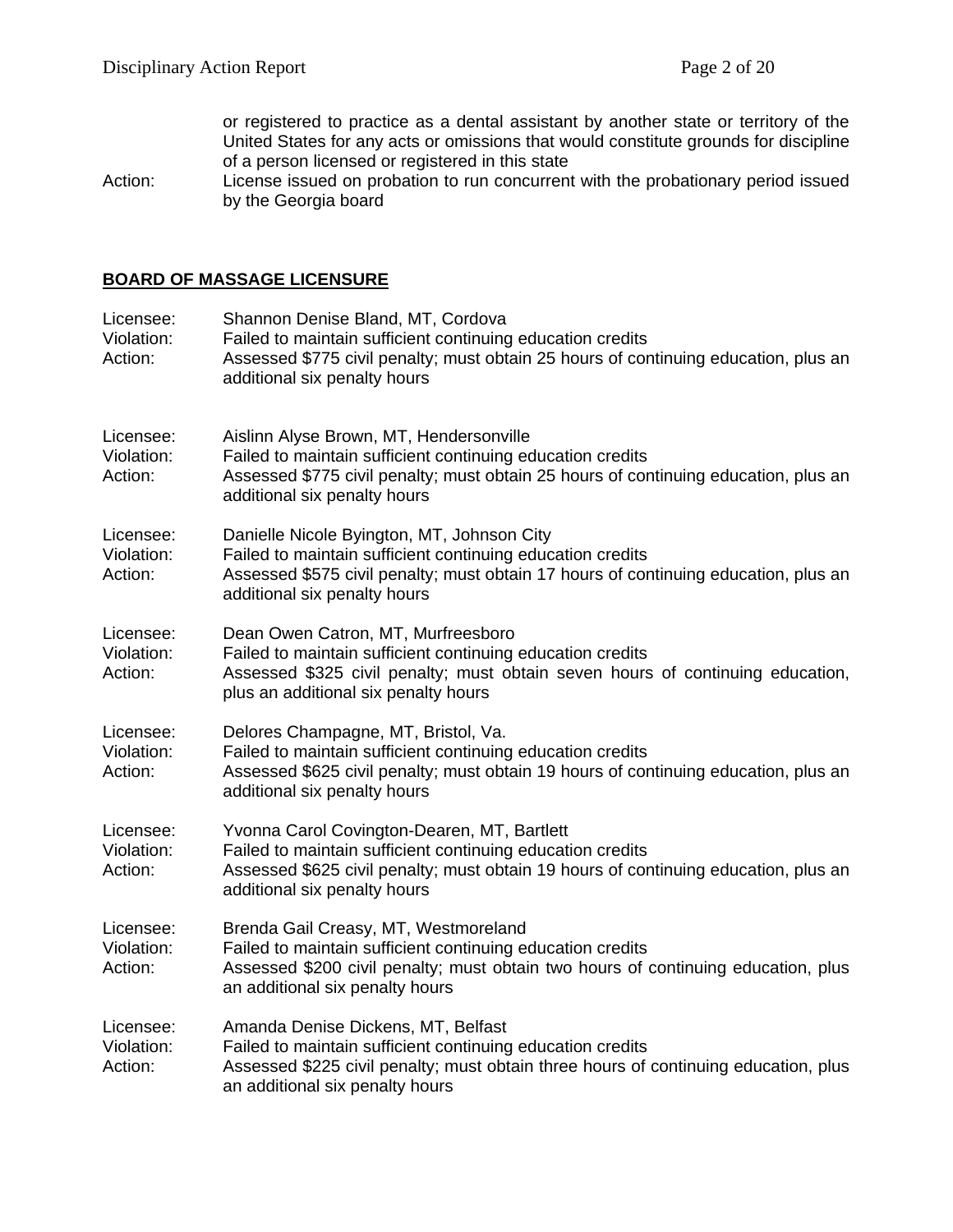| Licensee:<br>Violation:<br>Action: | Janis Sue Emery, MT, Cumberland Furnace<br>Failed to maintain sufficient continuing education credits<br>Assessed \$225 civil penalty; must obtain three hours of continuing education, plus<br>an additional six penalty hours  |
|------------------------------------|----------------------------------------------------------------------------------------------------------------------------------------------------------------------------------------------------------------------------------|
| Licensee:<br>Violation:<br>Action: | Tracy Hilliard Freeman, MT, Signal Mountain<br>Failed to maintain sufficient continuing education credits<br>Assessed \$575 civil penalty; must obtain 17 hours of continuing education, plus an<br>additional six penalty hours |
| Licensee:<br>Violation:<br>Action: | Charnold L. Hale, MT, Hixson<br>Failed to maintain sufficient continuing education credits<br>Assessed \$625 civil penalty; must obtain 19 hours of continuing education, plus an<br>additional six penalty hours                |
| Licensee:<br>Violation:<br>Action: | Paula Hawley, MT, Nashville<br>Failed to maintain sufficient continuing education credits<br>Assessed \$175 civil penalty; must obtain one hour of continuing education, plus an<br>additional six penalty hours                 |
| Licensee:<br>Violation:<br>Action: | Tabatha Ann Jeter, MT, Gallatin<br>Failed to maintain sufficient continuing education credits<br>Assessed \$250 civil penalty; must obtain four hours of continuing education, plus<br>an additional six penalty hours           |
| Licensee:<br>Violation:<br>Action: | Amy Elizabeth Johnson, MT, Medina<br>Failed to maintain sufficient continuing education credits<br>Assessed \$375 civil penalty; must obtain nine hours of continuing education, plus<br>an additional six penalty hours         |
| Licensee:<br>Violation:<br>Action: | Salli Jo Katz, MT, Chattanooga<br>Failed to maintain sufficient continuing education credits<br>Assessed \$250 civil penalty; must obtain four hours of continuing education, plus<br>an additional six penalty hours            |
| Licensee:<br>Violation:<br>Action: | Kayla Cherie Kirtley, MT, Columbia<br>Failed to maintain sufficient continuing education credits<br>Assessed \$175 civil penalty; must obtain one hour of continuing education, plus an<br>additional six penalty hours          |
| Licensee:<br>Violation:<br>Action: | Mary Marshall Markowitz, MT, Franklin<br>Failed to maintain sufficient continuing education credits<br>Assessed \$650 civil penalty; must obtain 20 hours of continuing education, plus an<br>additional six penalty hours       |
| Licensee:<br>Violation:<br>Action: | Jimmy Lee Massengill, MT, Graysville<br>Failed to maintain sufficient continuing education credits<br>Assessed \$175 civil penalty; must obtain one hour of continuing education, plus an<br>additional six penalty hours        |
| Licensee:                          | Billy Lamont McClain, MT, Murfreesboro                                                                                                                                                                                           |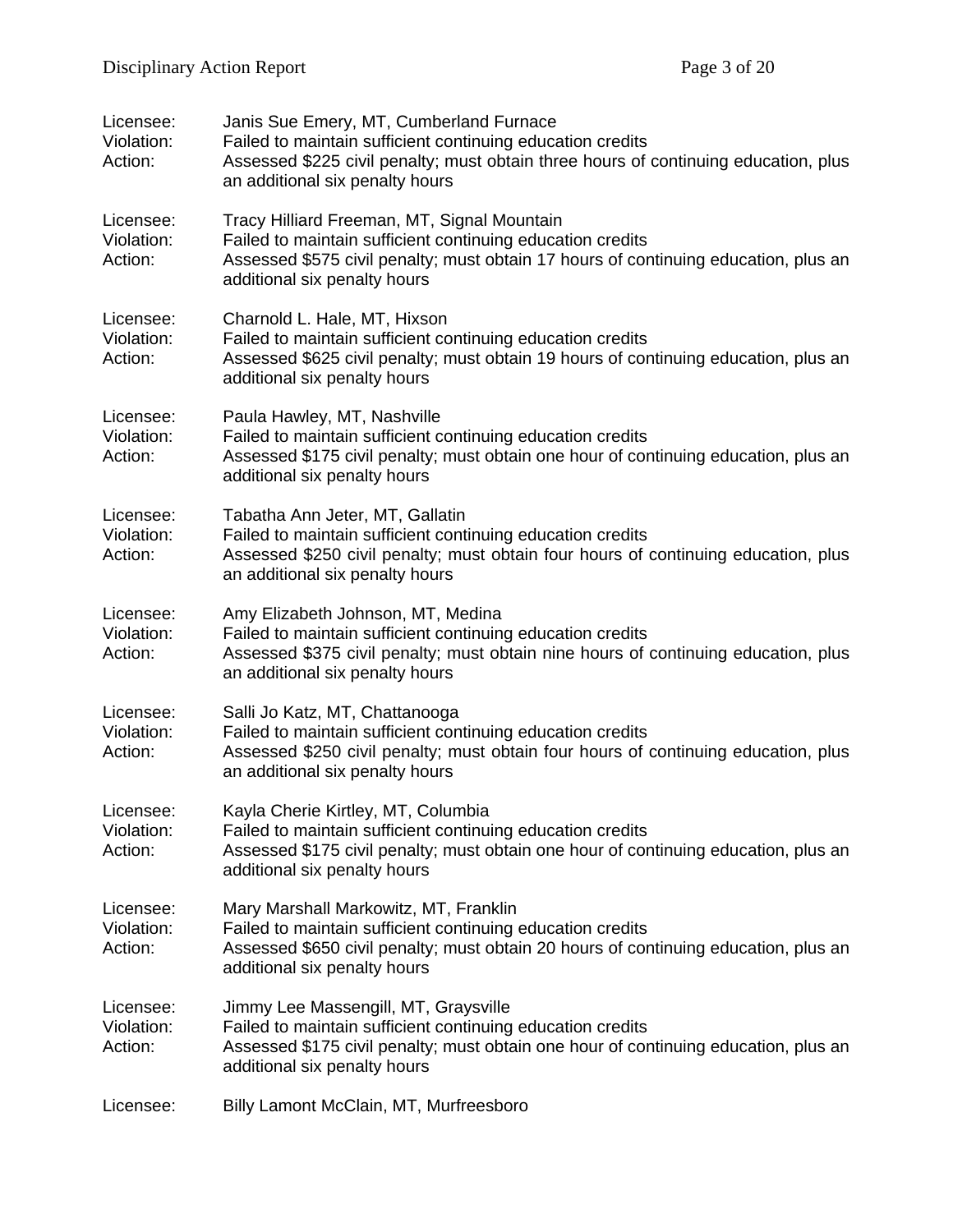| Violation:<br>Action:              | Failed to maintain sufficient continuing education credits<br>Assessed \$375 civil penalty; must obtain nine hours of continuing education, plus<br>an additional six penalty hours                                               |  |
|------------------------------------|-----------------------------------------------------------------------------------------------------------------------------------------------------------------------------------------------------------------------------------|--|
| Licensee:<br>Violation:<br>Action: | Elyse Reschenberg McMeen, MT, Nolensville<br>Failed to maintain sufficient continuing education credits<br>Assessed \$250 civil penalty; must obtain four hours of continuing education, plus<br>an additional six penalty hours  |  |
| Licensee:<br>Violation:<br>Action: | La'shon E. Merriwether, MT, Chattanooga<br>Failed to maintain sufficient continuing education credits<br>Assessed \$200 civil penalty; must obtain two hours of continuing education, plus<br>an additional six penalty hours     |  |
| Licensee:<br>Violation:<br>Action: | Krystal Kaye Miller, MT, Franklin<br>Failed to maintain sufficient continuing education credits<br>Assessed \$200 civil penalty; must obtain two hours of continuing education, plus<br>an additional six penalty hours           |  |
| Licensee:<br>Violation:<br>Action: | Karen Sue Moneymaker, MT, Sweetwater<br>Failed to maintain sufficient continuing education credits<br>Assessed \$350 civil penalty; must obtain eight hours of continuing education, plus<br>an additional six penalty hours      |  |
| Licensee:<br>Violation:<br>Action: | Magdalena I. Moore, MT, Tennessee Ridge<br>Failed to maintain sufficient continuing education credits<br>Assessed \$575 civil penalty; must obtain 17 hours of continuing education, plus an<br>additional six penalty hours      |  |
| Licensee:<br>Violation:<br>Action: | Stacee Elizabeth Morris, MT, Memphis<br>Failed to maintain sufficient continuing education credits<br>Assessed \$225 civil penalty; must obtain three hours of continuing education, plus<br>an additional six penalty hours      |  |
| Licensee:<br>Violation:<br>Action: | Lydie M. Ometto, MT, Johnson City<br>Failed to maintain sufficient continuing education credits<br>Assessed \$200 civil penalty; must obtain two hours of continuing education, plus<br>an additional six penalty hours           |  |
| Licensee:<br>Violation:<br>Action: | Stacey Lea Pennington, MT, Southaven, Miss.<br>Failed to maintain sufficient continuing education credits<br>Assessed \$200 civil penalty; must obtain two hours of continuing education, plus<br>an additional six penalty hours |  |
| Licensee:<br>Violation:<br>Action: | James Frederick Quillin, MT, Johnson City<br>Failed to maintain sufficient continuing education credits<br>Assessed \$775 civil penalty; must obtain 25 hours of continuing education, plus an<br>additional six penalty hours    |  |
| Licensee:<br>Violation:            | Ashley Nicole Smith, MT, Memphis<br>Failed to maintain sufficient continuing education credits                                                                                                                                    |  |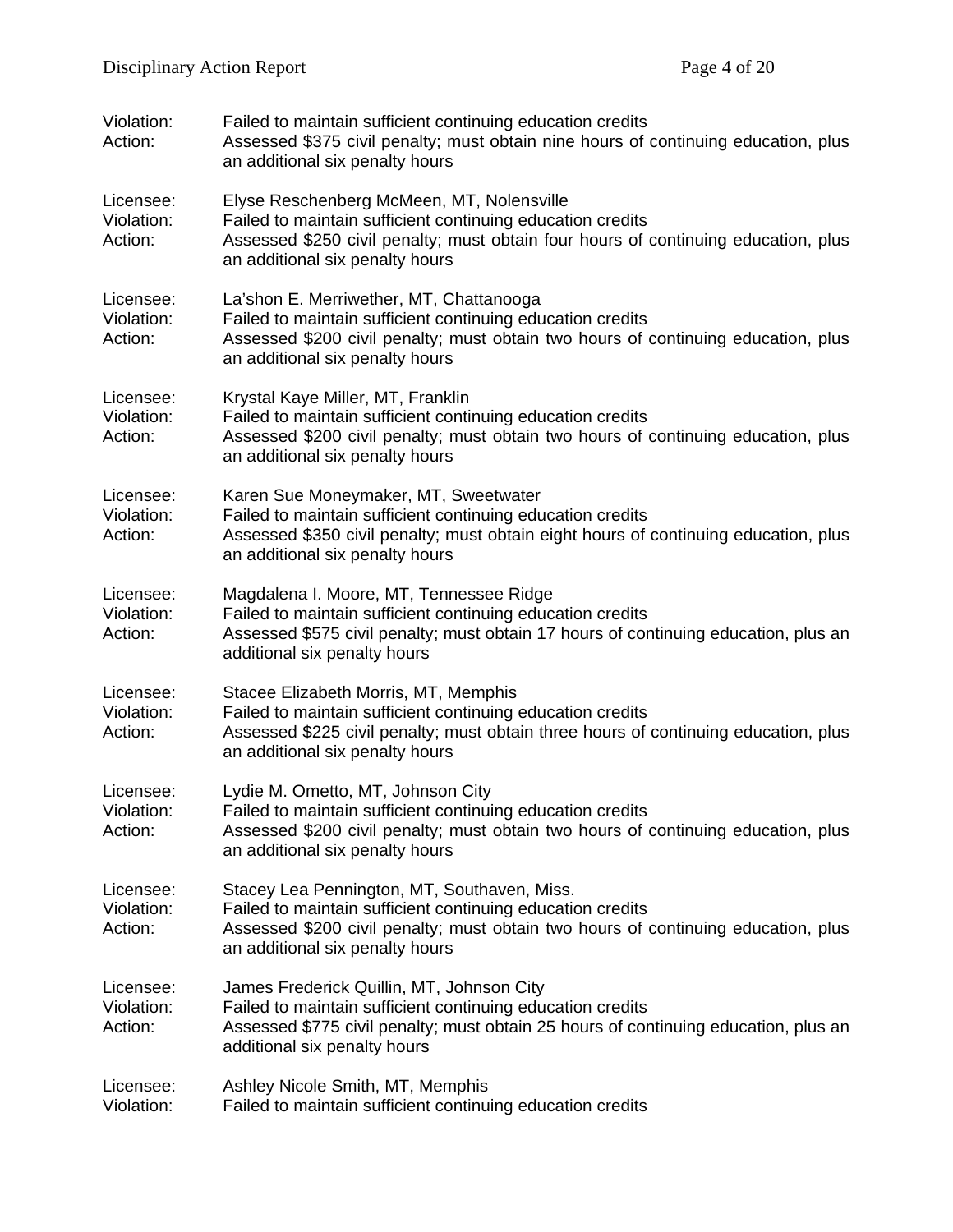| Action:                            | Assessed \$200 civil penalty; must obtain two hours of continuing education, plus<br>an additional six penalty hours                                                                                                                |  |
|------------------------------------|-------------------------------------------------------------------------------------------------------------------------------------------------------------------------------------------------------------------------------------|--|
| Licensee:<br>Violation:<br>Action: | Sai Ying Sun, MT, Nashville<br>Failed to maintain sufficient continuing education credits<br>Assessed \$350 civil penalty; must obtain eight hours of continuing education, plus<br>an additional six penalty hours                 |  |
| Licensee:<br>Violation:<br>Action: | Rachel Anne Waddell, MT, Greeneville<br>Failed to maintain sufficient continuing education credits<br>Assessed \$250 civil penalty; must obtain four hours of continuing education, plus<br>an additional six penalty hours         |  |
| Licensee:<br>Violation:<br>Action: | Stephanie Lynette Ward, MT, Perrysburg, Ohio<br>Failed to maintain sufficient continuing education credits<br>Assessed \$250 civil penalty; must obtain four hours of continuing education, plus<br>an additional six penalty hours |  |
| Licensee:<br>Violation:<br>Action: | Amanda Elizabeth Webb, MT, Oakfield<br>Failed to maintain sufficient continuing education credits<br>Assessed \$250 civil penalty; must obtain four hours of continuing education, plus<br>an additional six penalty hours          |  |
| Licensee:<br>Violation:<br>Action: | Karen Lynn Wolff, MT, Soddy Daisy<br>Failed to maintain sufficient continuing education credits<br>Assessed \$200 civil penalty; must obtain two hours of continuing education, plus<br>an additional six penalty hours             |  |
| Licensee:<br>Violation:<br>Action: | Xiedong Xu, MT, Maryville<br>Failed to maintain sufficient continuing education credits<br>Assessed \$550 civil penalty; must obtain 16 hours of continuing education, plus an<br>additional six penalty hours                      |  |
| Licensee:<br>Violation:<br>Action: | Jeanine Adelle York, LMT, Lebanon<br>Failed to maintain sufficient continuing education credits<br>Assessed \$325 civil penalty; must obtain seven hours of continuing education,<br>plus an additional six penalty hours           |  |

## **BOARD OF MEDICAL EXAMINERS**

Licensee: Basit Aziz, MD, Hendersonville<br>Violation: Unprofessional conduct; and f Unprofessional conduct; and failure to make medical records available to the department of health or its representatives, designees or employees for purposes of inspection or copying Action: License revoked; assessed costs not to exceed \$3,000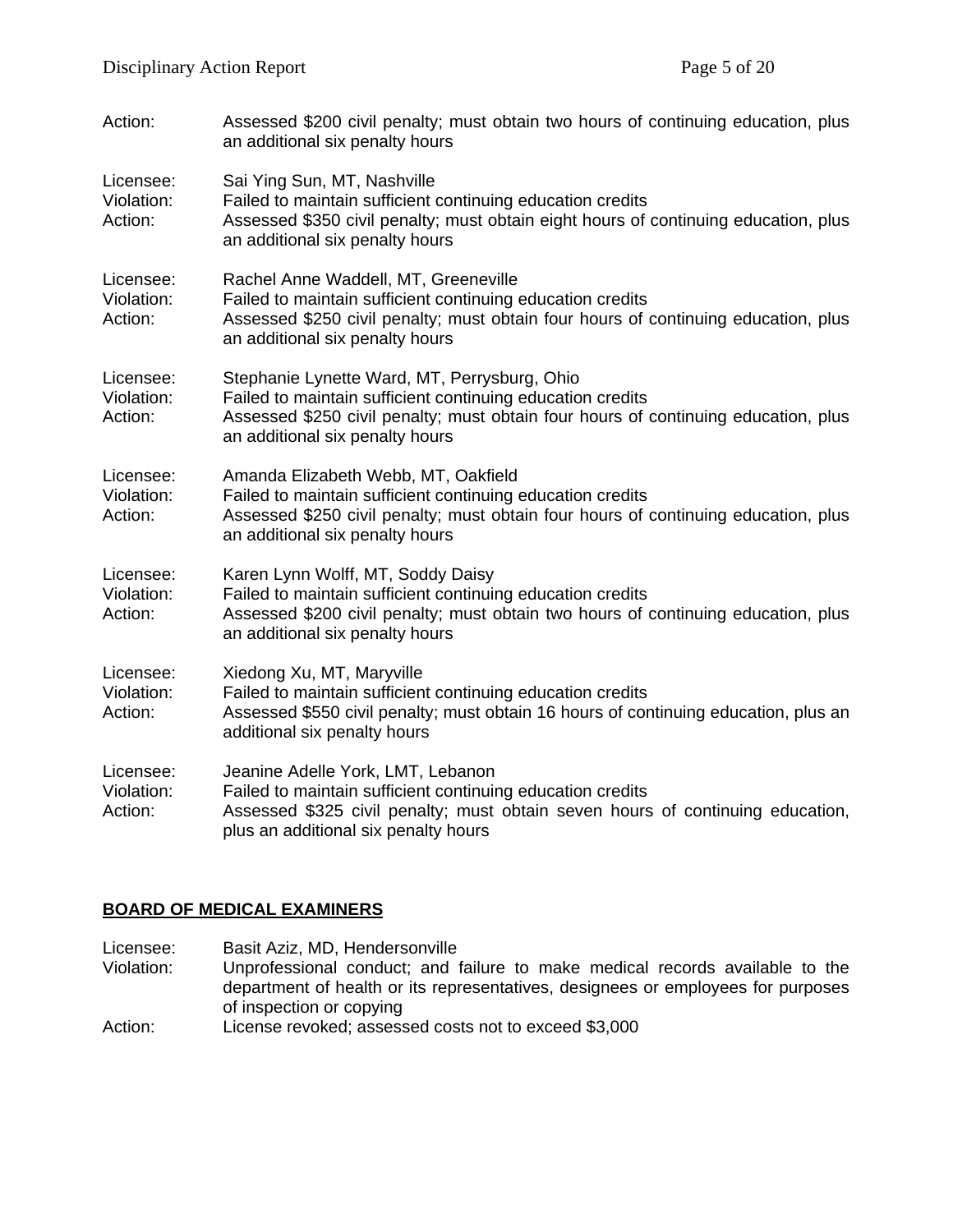# **BOARD OF NURSING**

| Licensee:<br>Violation:            | Deva Ashfaq, RN, North Tonawanda, NY<br>Guilty of a crime; and unprofessional conduct, to wit: revocation, surrender,<br>probation or other discipline of a license to practice nursing by another state or<br>territory of the United States for any act or omission which would constitute<br>grounds for the revocation, suspension, probation or other discipline of a license in<br>this state                                                                                                                                                                           |
|------------------------------------|-------------------------------------------------------------------------------------------------------------------------------------------------------------------------------------------------------------------------------------------------------------------------------------------------------------------------------------------------------------------------------------------------------------------------------------------------------------------------------------------------------------------------------------------------------------------------------|
| Action:                            | License voluntarily surrendered; assessed costs not to exceed \$250                                                                                                                                                                                                                                                                                                                                                                                                                                                                                                           |
| Licensee:<br>Violation:            | Pamela J. Barnes, LPN, Whitwell<br>Unprofessional conduct, to wit: failure to maintain a record for each patient which<br>accurately reflects the nursing problems and interventions for the patient and/or<br>failure to maintain a record for each patient which accurately reflects the name and<br>title of the nurse providing care; and engaging in acts of dishonesty which relate to<br>the practice of nursing                                                                                                                                                       |
| Action:                            | License placed on probation for not less than one year with additional continuing<br>education credit hours required in the areas of ethics and fall prevention                                                                                                                                                                                                                                                                                                                                                                                                               |
| Licensee:<br>Violation:<br>Action: | Anita L. Bass, RN, Knoxville<br>Unprofessional conduct, to wit: the use of any intoxicating beverage or the illegal<br>use of any narcotic or dangerous drug while on duty in any health care facility,<br>school, institution, or other work place location; and being under the influence of<br>alcoholic beverages, or under the influence of drugs which impair judgment while<br>on duty in any health care facility, school, institution or other work place location<br>License revoked; assessed \$500 civil penalty, plus costs not to exceed \$3,000                |
|                                    |                                                                                                                                                                                                                                                                                                                                                                                                                                                                                                                                                                               |
| Licensee:<br>Violation:<br>Action: | Suzanne Bennett, RN, Rossville, Ga.<br>Failed to pay student loan<br>License suspended                                                                                                                                                                                                                                                                                                                                                                                                                                                                                        |
| Licensee:<br>Violation:<br>Action: | Jacqueline Bernard, LPN, Blaine<br>Failed to pay student loan<br>License suspended                                                                                                                                                                                                                                                                                                                                                                                                                                                                                            |
| Licensee:<br>Violation:            | Bradley Roger Blackburn, RN, Kingsport<br>Violated or attempted to violate, directly or indirectly, or assisted in or abetted the<br>violation of or conspired to violate any provision of this chapter or any lawful order                                                                                                                                                                                                                                                                                                                                                   |
| Action:                            | of the board issued pursuant thereto<br>Assessed \$1,300 civil penalty, plus costs in the amount of \$250 due and payable<br>for the 2011 Order of the Board                                                                                                                                                                                                                                                                                                                                                                                                                  |
| Licensee:<br>Violation:            | Talisha I. Beard, LPN, Cleveland<br>Unprofessional conduct, to wit: making false or materially incorrect, inconsistent or<br>unintelligible entries in any patient records or in the records of any health care<br>facility, school, institution or other work place location pertaining to the obtaining,<br>possessing or administration of any controlled substance as defined in the Federal<br>Controlled Substances Act; and unauthorized use or removal of narcotics, drugs,<br>supplies or equipment from any health care facility, school, institution or other work |
| Action:                            | place location<br>License revoked, revocation stayed; placed on suspension with terms; assessed                                                                                                                                                                                                                                                                                                                                                                                                                                                                               |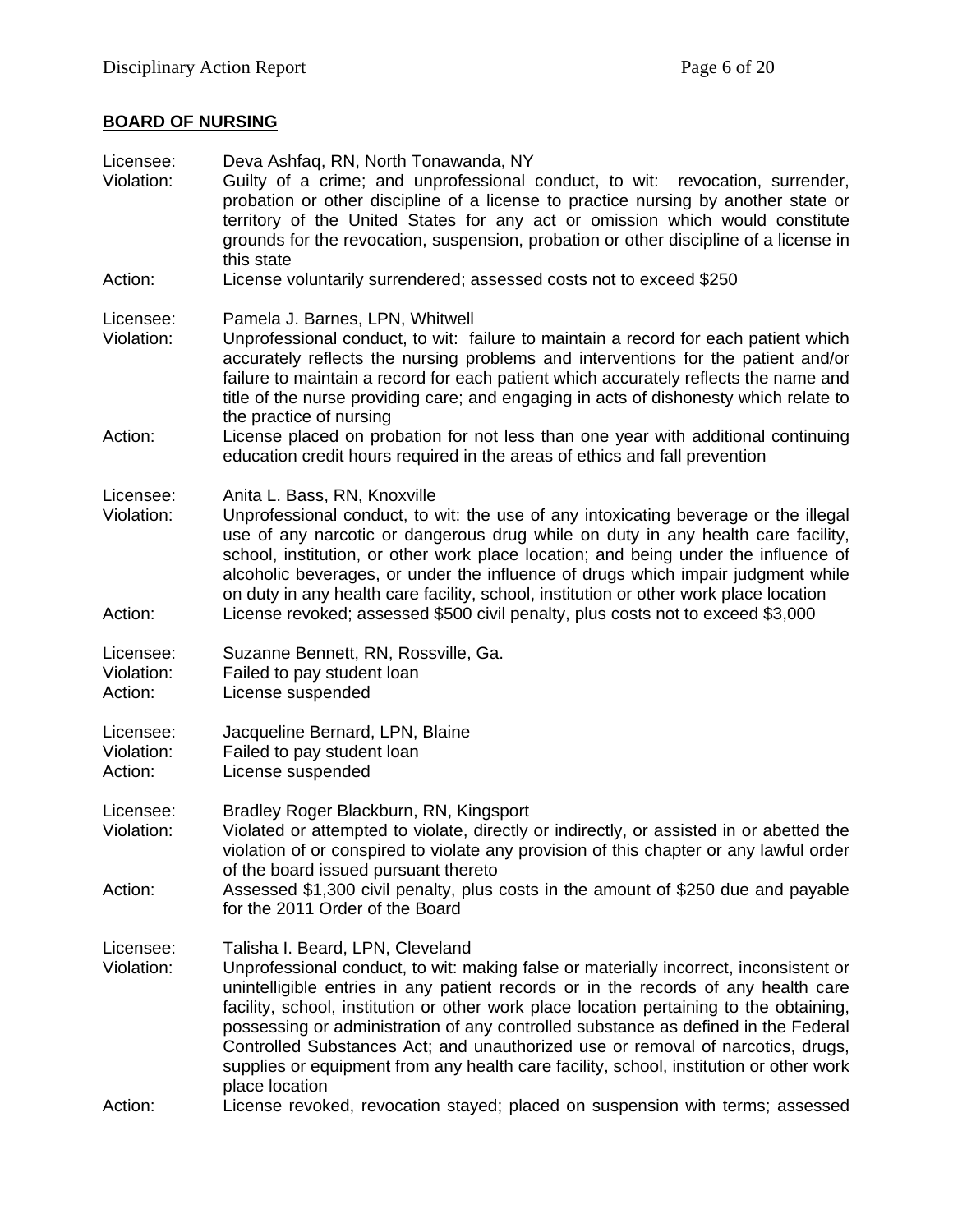costs not to exceed \$250

Licensee: Brittany L. Briggs, RN/APN, Goodlettsville<br>Violation: Unprofessional conduct. to wit: making fals Unprofessional conduct, to wit: making false or materially incorrect, inconsistent or unintelligible entries in any patient records or in the records of any health care facility, school, institution or other work place location pertaining to the obtaining, possessing or administration of any controlled substance as defined in the Federal Controlled Substances Act; impersonating another licensed practitioner; overprescribing or prescribing in a manner inconsistent with Rules 1000-04-.08 and -.09; and engaging in acts of dishonesty which relate to the practice of nursing Action: License and APN certification voluntarily surrendered Licensee: Michelle D. Cate, RN/APN, Morristown Violation: Unprofessional conduct; has violated or attempted to violate, directly or indirectly, or assisted in or abetted the violation of or conspired to violate any provision of this chapter or any lawful order of the board issued pursuant thereto; failure to file a notice and formulary with the board; overprescribing or prescribing in a manner inconsistent with Rules 1000-04-.08 and -.09; and engaging in acts of dishonesty which relate to the practice of nursing Action: APN certification revoked and registered nurse license placed on probation for not less than three years; assessed \$1,400 civil penalty, plus costs not to exceed \$5,000 Licensee: Jason Cates, RN, Maynardville<br>Violation: Failed to pay student loan Failed to pay student loan Action: License suspended Licensee: Michael A. Conaster, LPN, Cookeville Violation: Unprofessional conduct, to wit; being under the influence of alcoholic beverages, or under the influence of drugs which impair judgment while on duty in any health care facility, school, institution or other work place location Action: License revoked with revocation stayed; placed on suspension with terms Licensee: Billy J. Cupp, RN, Lebanon Violation: Guilty of a crime; and unprofessional conduct, to wit: unauthorized use or removal of narcotics, drugs, supplies, or equipment from any health care facility, school, institution or other work place location; and engaging in acts of dishonesty which relate to the practice of nursing Action: License revoked with revocation to run concurrent to criminal probation, but not less than three years; assessed \$3,000 civil penalty, plus costs not to exceed \$1,000 Licensee: Amanda D. Dalton, RN, Hartsville Violation: Unprofessional conduct; addicted to alcohol or drugs to the degree of interfering with nursing duties; and being under the influence of alcoholic beverages, or under the influence of drugs which impair judgment while on duty in any health care facility, school, institution or other work place location Action: License revoked with revocation stayed; placed on suspension with terms Licensee: Brandy L. Dalton, RN, Arrington Violation: Unfit or incompetent by reason of negligence, habits or other cause; guilty of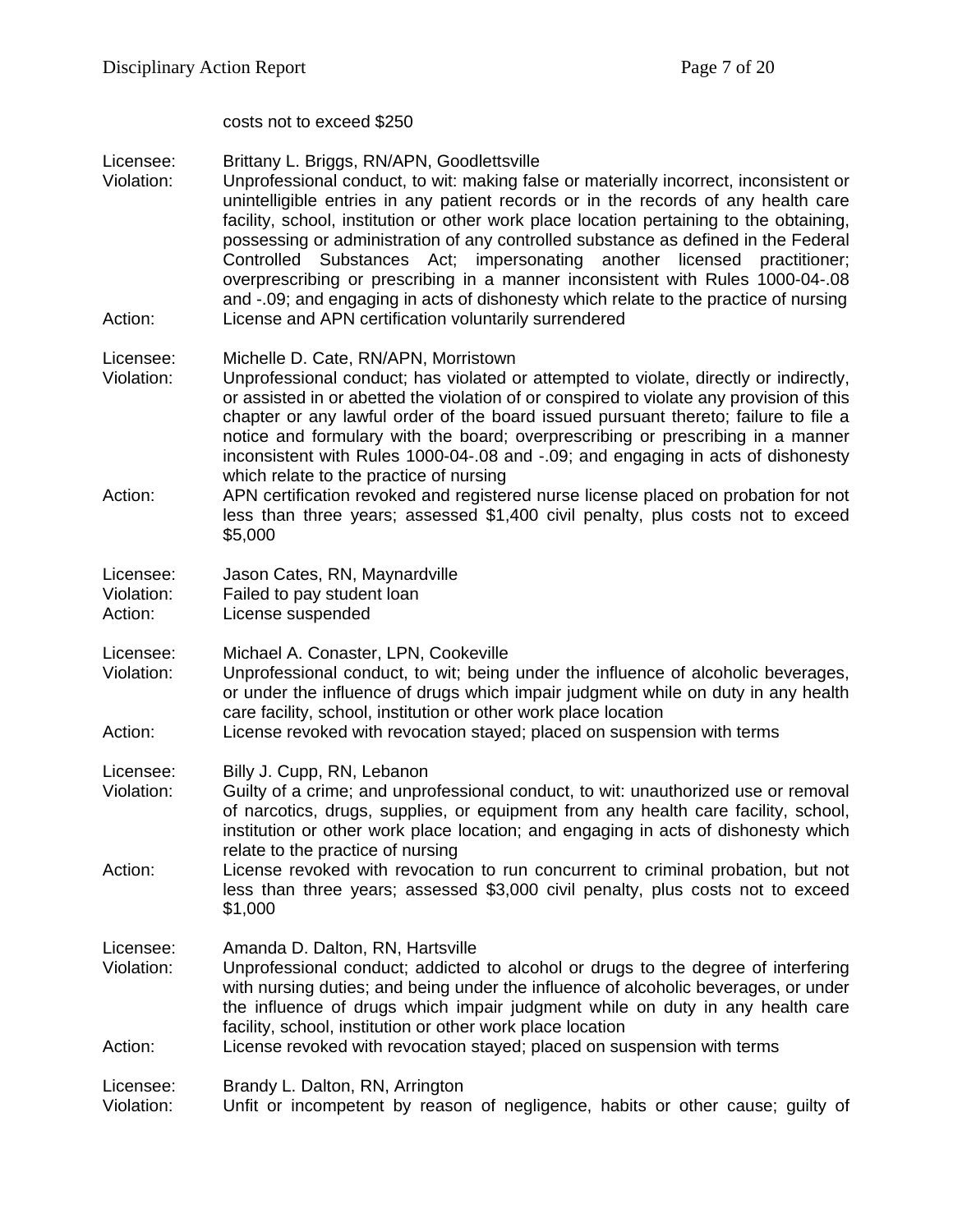unprofessional conduct; addicted to alcohol or drugs to the degree of interfering with nursing duties; and being under the influence of alcoholic beverages, or under the influence of drugs which impair judgment while on duty in any health care facility, school, institution or other work place location

Action: License revoked with revocation stayed; placed on suspension with terms

Licensee: Sandra Desano, RN, Johnson City Violation: Failed to pay student loan Action: License suspended

Licensee: Ike Diloha, RN, Antioch<br>Violation: Failed to pay student loa Failed to pay student loan Action: License suspended

Licensee: William R. Draht, LPN, Winchester

Violation: Unfit or incompetent by reason of negligence, habits or other cause; addicted to alcohol or drugs to the degree of interfering with nursing duties; and unprofessional conduct, to wit: failure to maintain a record for each patient which accurately reflects the nursing problems and interventions for the patient and/or failure to maintain a record for each patient which accurately reflects the name and title of the nurse providing care; making false or materially incorrect, inconsistent or unintelligible entries in any patient records or in the records of any health care facility, school, institution or other work place location pertaining to the obtaining, possessing or administration of any controlled substance as defined in the Federal Controlled Substances Act; unauthorized use or removal of narcotics, drugs, supplies, or equipment from any health care facility, school, institution or other work place location; and engaging in acts of dishonesty which relate to the practice of nursing

#### Action: License revoked with revocation stayed; placed on suspension

Licensee: Mindy Nicole Duncan, LPN, Oneida

Violation: Guilty of a crime; addicted to alcohol or drugs to the degree of interfering with nursing duties; and unprofessional conduct, to wit: being under the influence of alcoholic beverages, or under the influence of drugs which impair judgment while on duty in any health care facility, school, institution or other work place location; and engaging in acts of dishonesty which relate to the practice of nursing Action: License revoked with revocation stayed; placed on suspension with terms

Licensee: Ashlee Dye, LPN, Church Hill<br>Violation: Failed to pay student loan Failed to pay student loan

- Action: License suspended
- Licensee: Karen Ellis, RN, Morristown Violation: Failed to pay student loan Action: License suspended
- 
- Licensee: Kimberly McCoig Finchum, LPN, Newport<br>Violation: Unprofessional conduct, to wit: the use of Unprofessional conduct, to wit: the use of any intoxicating beverage or the illegal use of any narcotic or dangerous drug while on duty in any health care facility, school, institution, or other work place location; and being under the influence of alcoholic beverages, or under the influence of drugs which impair judgment while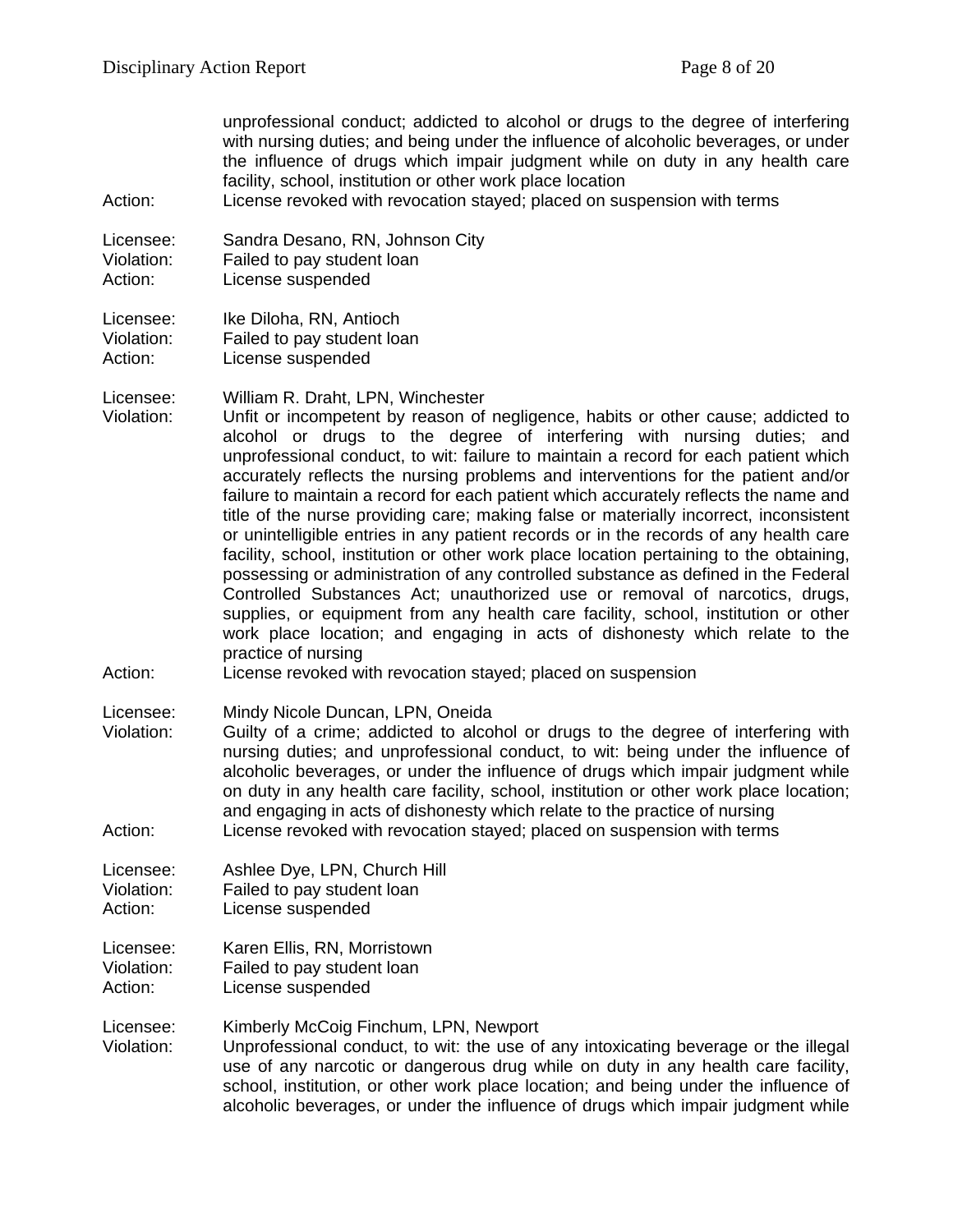| Action:                            | on duty in any health care facility, school, institution or other work place location<br>License revoked with revocation stayed; placed on suspension with terms;<br>assessed \$500 civil penalty, plus costs not to exceed \$3,000                                                                                                                                                                                                                                                                                                                                                                                                                                                                                                                                                                                             |  |
|------------------------------------|---------------------------------------------------------------------------------------------------------------------------------------------------------------------------------------------------------------------------------------------------------------------------------------------------------------------------------------------------------------------------------------------------------------------------------------------------------------------------------------------------------------------------------------------------------------------------------------------------------------------------------------------------------------------------------------------------------------------------------------------------------------------------------------------------------------------------------|--|
| Licensee:<br>Violation:<br>Action: | Angie Flinchum, LPN, Bryant, Ala.<br>Failed to pay student loan<br>License suspended                                                                                                                                                                                                                                                                                                                                                                                                                                                                                                                                                                                                                                                                                                                                            |  |
| Licensee:<br>Violation:<br>Action: | Lakeisha M. Gardner, LPN, Union City<br>Unprofessional conduct, to wit: engaging in acts of dishonesty which relate to the<br>practice of nursing<br>License placed on probation with additional, board-approved continuing education<br>credit hours required in the area of ethics; assessed \$300 civil penalty                                                                                                                                                                                                                                                                                                                                                                                                                                                                                                              |  |
| Licensee:<br>Violation:<br>Action: | Jeanette R. Gooch, LPN, Decatur<br>Unfit or incompetent by reason of negligence, habits or other cause; and<br>unprofessional conduct, to wit: unauthorized use or removal of narcotics, drugs,<br>supplies, or equipment from any health care facility, school, institution or other<br>work place location; and engaging in acts of dishonesty which relate to the<br>practice of nursing<br>License reprimanded; assessed \$350 civil penalty                                                                                                                                                                                                                                                                                                                                                                                |  |
| Licensee:<br>Violation:<br>Action: | Michelle L. Gordon, LPN, Centerville<br>Unprofessional conduct, to wit: engaging in acts of dishonesty which relate to the<br>practice of nursing<br>License revoked                                                                                                                                                                                                                                                                                                                                                                                                                                                                                                                                                                                                                                                            |  |
| Licensee:<br>Violation:<br>Action: | Rebecca Halstead, LPN, Halstead<br>Failed to pay student loan<br>License suspended                                                                                                                                                                                                                                                                                                                                                                                                                                                                                                                                                                                                                                                                                                                                              |  |
| Licensee:<br>Violation:<br>Action: | Erik J. Hammock, LPN, Livingston<br>Unprofessional conduct, to wit: failure to maintain a record for each patient which<br>accurately reflects the nursing problems and interventions for the patient and/or<br>failure to maintain a record for each patient which accurately reflects the name and<br>title of the nurse providing care; and engaging in acts of dishonesty which relate to<br>the practice of nursing<br>License placed on probation with additional, board-approved continuing education<br>credit hours required in the area of ethics; assessed \$750 civil penalty                                                                                                                                                                                                                                       |  |
| Licensee:<br>Violation:            | Yvonne Grace Nugent Harper, LPN, Bridgeport, Ala.<br>Unfit or incompetent by reason of negligence, habits or other cause;<br>unprofessional conduct, to wit: intentionally or negligently causing physical or<br>emotional injury to a patient; failure to maintain a record for each patient which<br>accurately reflects the nursing problems and interventions for the patient and/or<br>failure to maintain a record for each patient which accurately reflects the name and<br>title of the nurse providing care; abandoning or neglecting a patient requiring<br>nursing care; assigning unqualified persons to perform functions of licensed<br>persons or delegating nursing care functions and tasks and/or responsibilities to<br>others contrary to the Nurse Practice Act or rules and regulations to the detriment |  |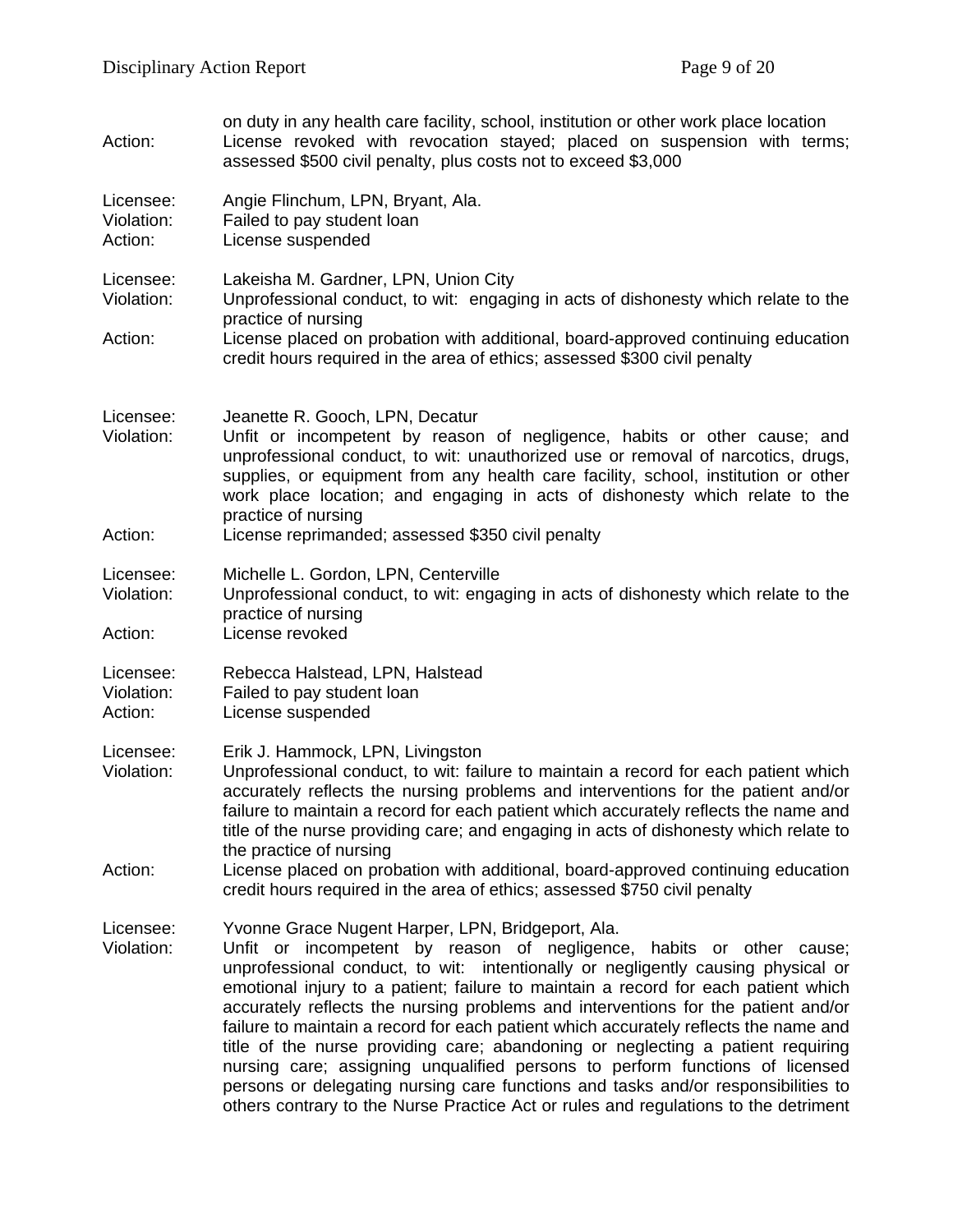| Action:                            | of patient safety; aiding, abetting, assisting or hiring an individual to violate or<br>circumvent any law or duly promulgated rule intended to guide the conduct of a<br>nurse or any other licensed health care provider; practicing professional nursing in<br>a manner inconsistent with T.C.A. §63-7-108; and engaging in acts of dishonesty<br>which relate to the practice of nursing<br>License suspended with terms                                                                                                                                                                                   |
|------------------------------------|----------------------------------------------------------------------------------------------------------------------------------------------------------------------------------------------------------------------------------------------------------------------------------------------------------------------------------------------------------------------------------------------------------------------------------------------------------------------------------------------------------------------------------------------------------------------------------------------------------------|
| Licensee:<br>Violation:<br>Action: | Christie B. Harrington, LPN, Greenfield<br>Unfit or incompetent by reason of negligence, habits or other cause; and<br>unprofessional conduct, to wit: unauthorized use or removal of narcotics, drugs,<br>supplies, or equipment from any health care facility, school, institution or other<br>work place location; and being under the influence of alcoholic beverages, or<br>under the influence of drugs which impair judgment while on duty in any health<br>care facility, school, institution or other work place location<br>License revoked with revocation stayed; placed on suspension with terms |
| Licensee:<br>Violation:<br>Action: | John Marcus Hatley, RN, Medina<br>Guilty of a crime; unfit or incompetent by reason of negligence, habits or other<br>cause; addicted to alcohol or drugs to the degree of interfering with nursing duties;<br>and unprofessional conduct, to wit: impersonating another licensed practitioner<br>and engaging in acts of dishonesty which relate to the practice of nursing<br>License voluntarily surrendered                                                                                                                                                                                                |
| Licensee:<br>Violation:<br>Action: | Jennifer Heath, RN, Oneida<br>Failed to pay student loan<br>License suspended                                                                                                                                                                                                                                                                                                                                                                                                                                                                                                                                  |
| Licensee:<br>Violation:<br>Action: | Ashley Nicole Hensley, Virginia RN, Nickelsville, Va.<br>Unfit or incompetent by reason of negligence, habits or other cause; and<br>unprofessional conduct, to wit: being under the influence of alcoholic beverages,<br>or under the influence of drugs which impair judgment while on duty in any health<br>care facility, school, institution or other work place location<br>Privilege voluntarily surrendered                                                                                                                                                                                            |
| Licensee:<br>Violation:<br>Action: | Traci Hoover, RN, Rockford<br>Failed to pay student loan<br>License suspended                                                                                                                                                                                                                                                                                                                                                                                                                                                                                                                                  |
| Licensee:<br>Violation:            | Nicholas R. Hopson, LPN, LaFollette<br>Unprofessional conduct, to wit: failure to maintain a record for each patient which<br>accurately reflects the nursing problems and interventions for the patient and/or<br>failure to maintain a record for each patient which accurately reflects the name and<br>title of the nurse providing care; and engaging in acts of dishonesty which relate to<br>the practice of nursing                                                                                                                                                                                    |
| Action:                            | License placed on probation with additional, board-approved continuing education<br>credit hours required in the areas of ethics, documentation, and/or patient rights<br>with specific education in the care of diabetic patients; assessed \$1,400 civil<br>penalty, plus costs not to exceed \$2,000                                                                                                                                                                                                                                                                                                        |
| Licensee:<br>Violation:            | Kelly G. Hutchison, RN, Mount Juliet<br>Unfit or incompetent by reason of negligence, habits or other cause; and                                                                                                                                                                                                                                                                                                                                                                                                                                                                                               |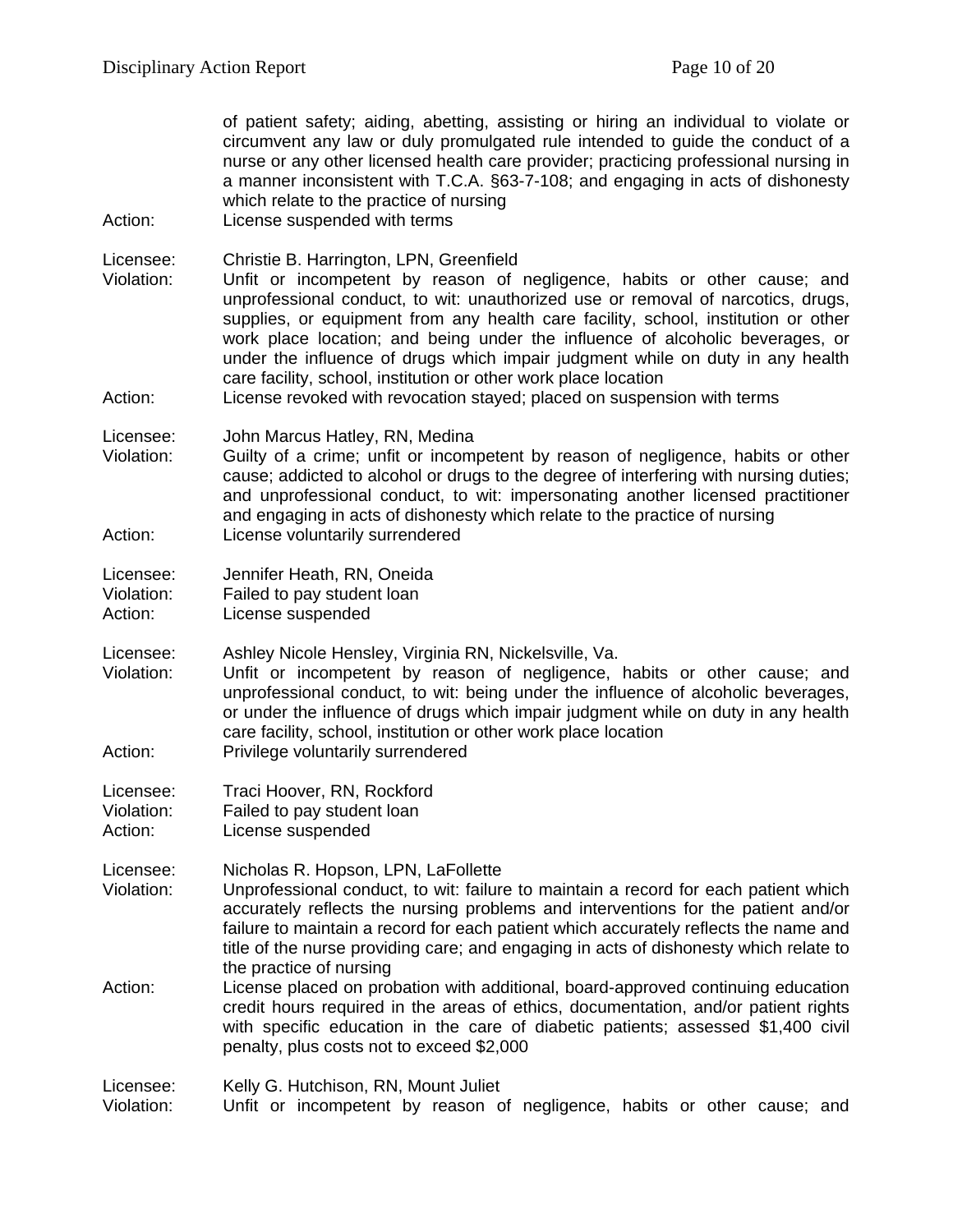unprofessional conduct, to wit: failure to maintain a record for each patient which accurately reflects the nursing problems and interventions for the patient and/or failure to maintain a record for each patient which accurately reflects the name and title of the nurse providing care; and engaging in acts of dishonesty which relate to the practice of nursing

- Action: License placed on probation for not less than one year with additional, boardapproved continuing education credit hours required in the areas of ethics and recordkeeping; assessed \$500 civil penalty
- Licensee: Pamela Renee Jenkins, RN, Goodlettsville
- Violation: Unfit or incompetent by reason of negligence, habits or other cause; addicted to alcohol or drugs to the degree of interfering with nursing duties; and unprofessional conduct, to wit: the use of any intoxicating beverage or the illegal use of any narcotic or dangerous drug while on duty in any health care facility, school, institution, or other work place location; and being under the influence of alcoholic beverages, or under the influence of drugs which impair judgment while on duty in any health care facility, school, institution or other work place location Action: License revoked; assessed \$1,000 civil penalty, plus costs not to exceed \$3,000

Licensee: Cori C. Knight, LPN, Cookeville

Violation: Guilty of a crime; unfit or incompetent by reason of negligence, habits or other cause; and unprofessional conduct, to wit: being under the influence of alcoholic beverages, or under the influence of drugs which impair judgment while on duty in any health care facility, school, institution or other work place location Action: License voluntarily surrendered; assessed costs not to exceed \$200

Licensee: Cher Larue-Swaggerty, RN, Knoxville Violation: Failed to pay student loan

Action: License suspended

Licensee: Annette Lewis-Woods, RN, Cleveland

- Violation: Unfit or incompetent by reason of negligence, habits or other cause; and unprofessional conduct, to wit: making false or materially incorrect, inconsistent or unintelligible entries in any patient records or in the records of any health care facility, school, institution or other work place location pertaining to the obtaining, possessing or administration of any controlled substance as defined in the Federal Controlled Substances Act; and unauthorized use or removal of narcotics, drugs, supplies, or equipment from any health care facility, school, institution or other work place location
- Action: License revoked; assessed \$500 civil penalty, plus costs not to exceed \$3000

Licensee: Patricia Fuller Lowe, RN/APN, Kingston Springs

Violation: Has violated or attempted to violate, directly or indirectly, or assisted in or abetted the violation of or conspired to violate any provision of this chapter or any lawful order of the board issued pursuant thereto, to wit: failure to update and file the required notice and formulary pursuant to T.C.A. §63-7-123(b)(1) with regard to physician supervision and categories of drugs to be issued by licensee Action: Assessed \$400 civil penalty

Licensee: Lisa McDowell, RN, New Tazewell Violation: Failed to pay student loan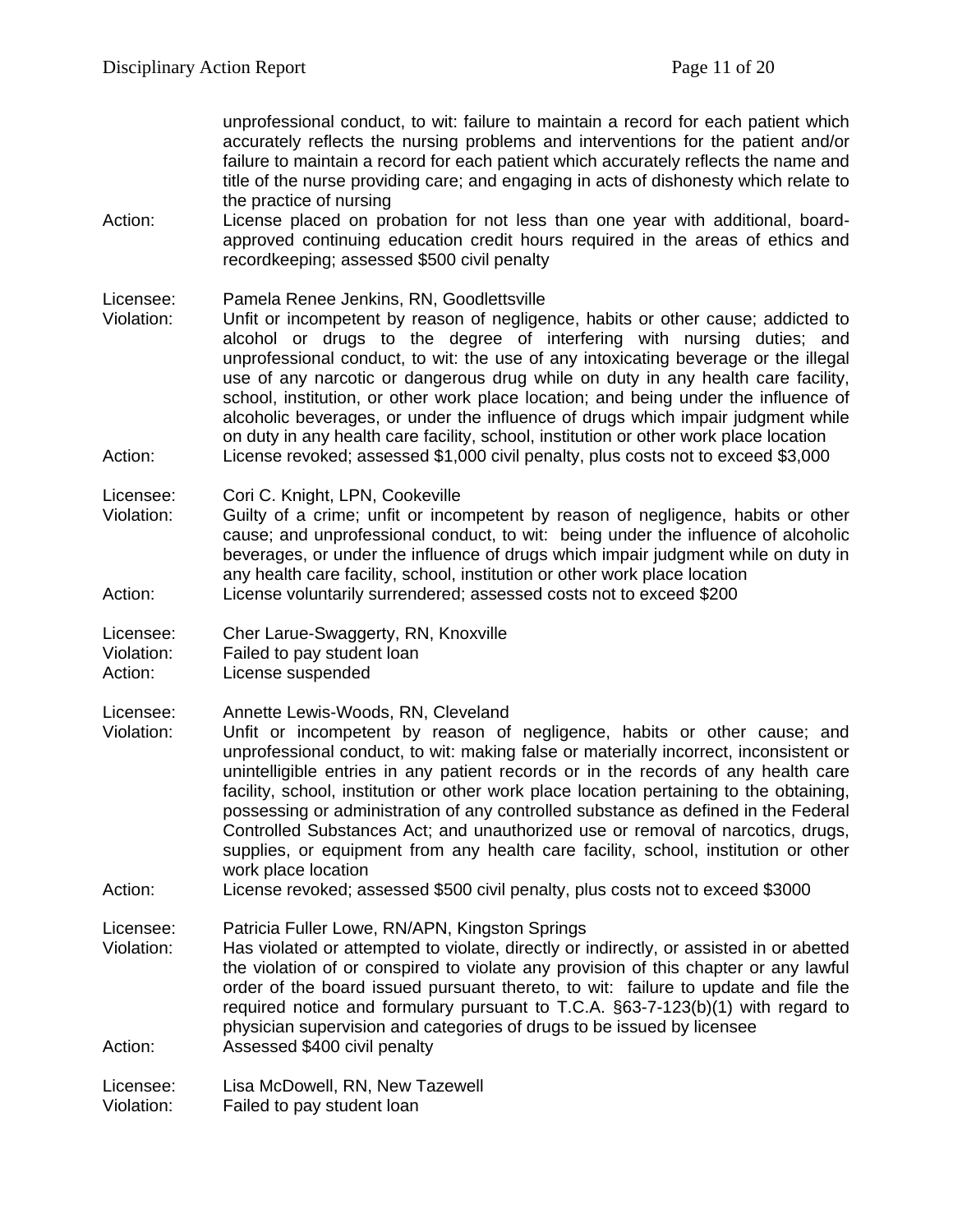Action: License suspended

Licensee: Lucinda Motley, RN/APN, Smyrna

- Violation: Guilty of a crime; violations of the Tennessee Prescription Safety Act of 2012 governing the Controlled Substance Monitoring Database for obtaining or attempting to obtain information from the database by misrepresentation or fraud; and any person who knowingly uses, releases, publishes, or otherwise makes available to any person or entity any information submitted to, contained in, or obtained from the database for any purpose other than those specified in this part is guilty of a Class A misdemeanor; and unprofessional conduct, to wit: engaging in acts of dishonesty which relate to the practice of nursing
- Action: License and advanced practice certification are reprimanded; assessed \$1,500 civil penalty

#### Licensee: Scarlett M. Mynatt, RN/APN, Knoxville

- Violation: Unfit or incompetent by reason of negligence, habits or other cause; has violated or attempted to violate, directly or indirectly, or assisted in or abetted the violation of or conspired to violate any provision of this chapter or any lawful order of the board issued pursuant thereto; unprofessional conduct, to wit: failure to maintain a record for each patient which accurately reflects the nursing problems and interventions for the patient and/or failure to maintain a record for each patient which accurately reflects the name and title of the nurse providing care; overprescribing or prescribing in a manner inconsistent with T.C.A. §63-7- 123(b)(3) and Rules 1000-04-.08 and -.09; practicing professional nursing in a manner inconsistent with T.C.A. §63-7-103
- Action: Registered nurse license and APN certification are placed on probation for not less than two years; APN certification is restricted for a minimum of five years, prohibiting the prescribing of controlled substances and requiring the surrender of her Drug Enforcement Administration certification; required course enrollment and continued education; assessed costs not to exceed \$5,000
- Licensee: Fred L. Nelsen, RN, Dunlap
- Violation: Unfit or incompetent by reason of negligence, habits or other cause; addicted to alcohol or drugs to the degree of interfering with nursing duties; and unprofessional conduct, to wit: making false or materially incorrect, inconsistent or unintelligible entries in any patient records or in the records of any health care facility, school, institution or other work place location pertaining to the obtaining, possessing or administration of any controlled substance as defined in the Federal Controlled Substances Act; unauthorized use or removal of narcotics, drugs, supplies, or equipment from any health care facility, school, institution or other work place location; and the use of any intoxicating beverage or the illegal use of any narcotic or dangerous drug while on duty in any health care facility, school, institution, or other work place location
- Action: License voluntarily surrendered

Licensee: Debra Ogle, LPN, Seymour<br>Violation: Failed to pay student loan Violation: Failed to pay student loan<br>Action: License suspended

License suspended

Licensee: Ashley J. Orick, LPN, Jacksboro Violation: Guilty of a crime; and unprofessional conduct, to wit: exercising undue influence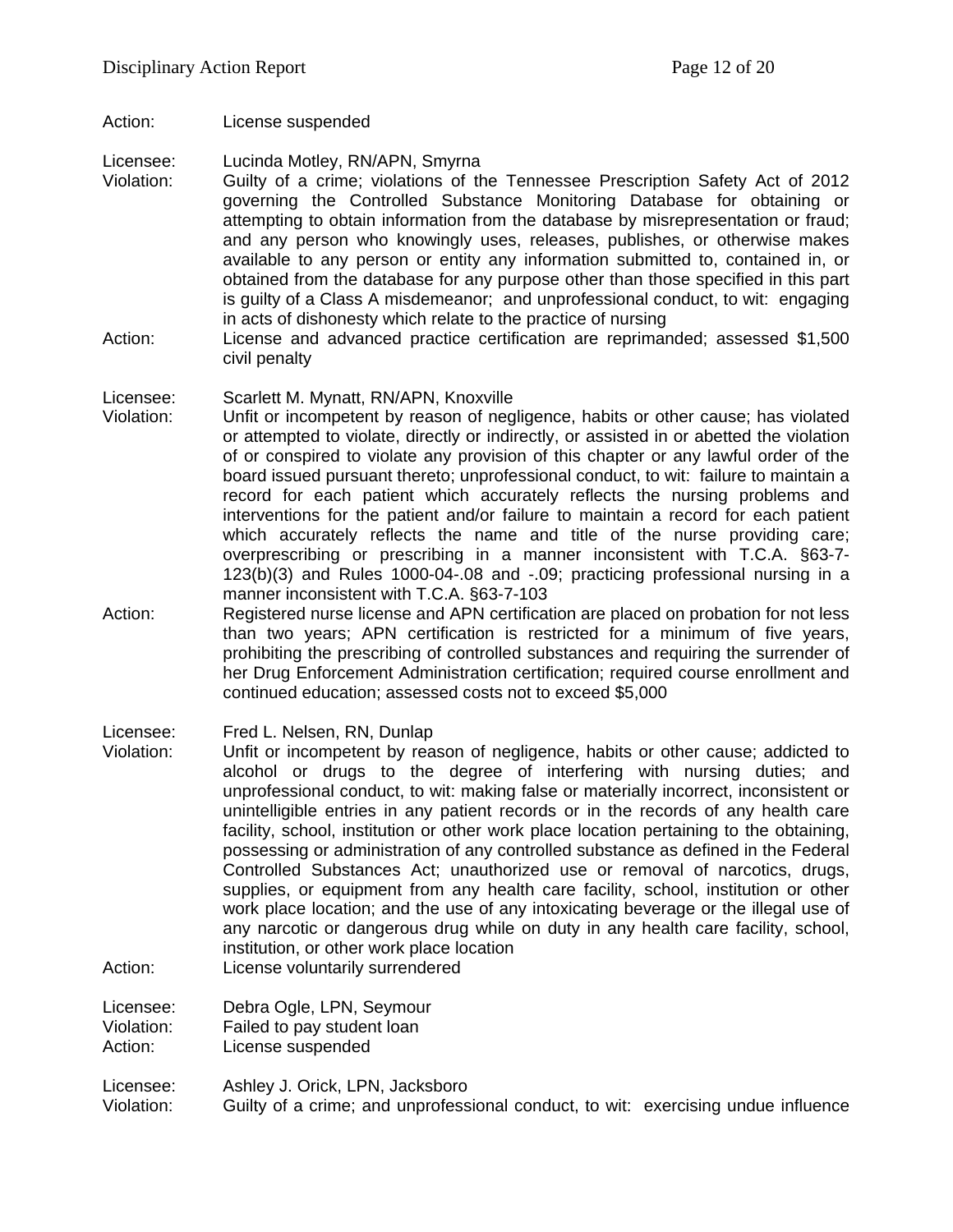on the patient, including the promotion of sale of services, goods, appliances, or drugs in such a manner as to exploit the patient for financial gain of the nurse or of a third party; failing to report, through proper channels, facts known to the individual regarding incompetent, unethical or illegal practice of any health care provider; and engaging in acts of dishonesty which relate to the practice of nursing Action: License revoked; assessed \$2,000 civil penalty, plus costs not to exceed \$3,000

Licensee: Laurie Parrish, RN, Nashville Violation: Failed to pay student loan<br>Action: License suspended License suspended

Licensee: Patricia J. Phillips, LPN, Knoxville

Violation: Unfit or incompetent by reason of negligence, habits or other cause; addicted to alcohol or drugs to the degree of interfering with nursing duties; and unprofessional conduct, to wit: being under the influence of alcoholic beverages, or under the influence of drugs which impair judgment while on duty in any health care facility, school, institution or other work place location Action: License voluntarily surrendered

- Licensee: Rebecca Pickard, RN, Dyer Violation: Failed to pay student loan Action: License suspended
- Licensee: Becky Plinke, RN, Sparta Failed to pay student loan Action: License suspended
- Licensee: Samantha Ramsey, LPN, Kingsport Violation: Failed to pay student loan Action: License suspended
- Licensee: Kathryn Rapp, RN, Nashville Violation: Failed to pay student loan Action: License suspended
- Licensee: Katherine Clark Reynolds, RN, Hixson
- Violation: Violated or attempted to violate, directly or indirectly, or assisted in or abetted the violation of or conspired to violate any provision of this chapter or any lawful order of the board issued pursuant thereto; and unprofessional conduct, to wit: unauthorized use or removal of narcotics, drugs, supplies, or equipment from any health care facility, school, institution or other work place location
- Action: License reinstated with revocation stayed; placed on probation to run concurrent with TNPAP contract

title of the nurse providing care; making false or materially incorrect, inconsistent or unintelligible entries in any patient records or in the records of any health care

Licensee: Melanie Dawn Rhinehart, LPN, Centerville Violation: Unfit or incompetent by reason of negligence, habits or other cause; and unprofessional conduct, to wit: failure to maintain a record for each patient which accurately reflects the nursing problems and interventions for the patient and/or failure to maintain a record for each patient which accurately reflects the name and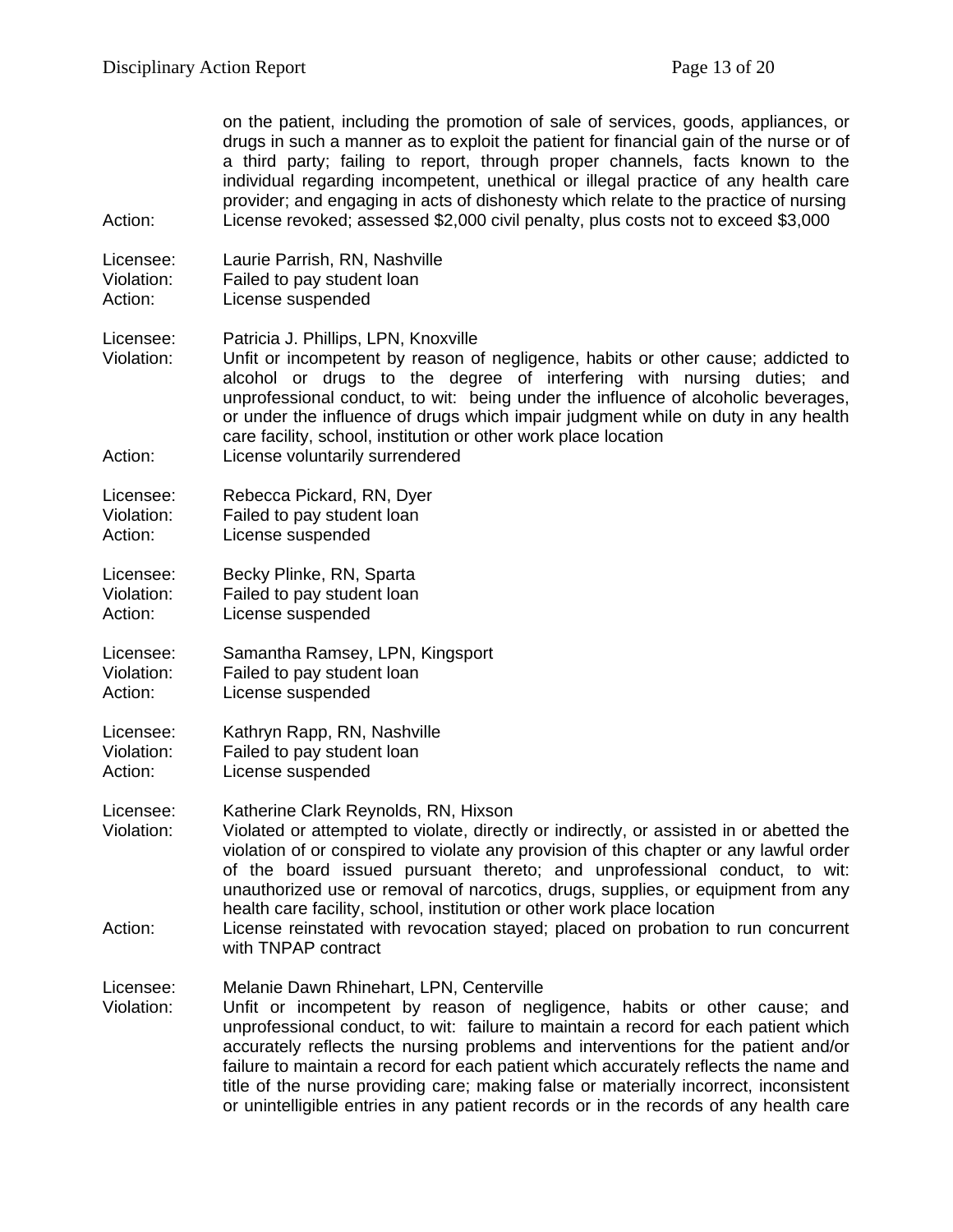| Action:                 | facility, school, institution or other work place location pertaining to the obtaining,<br>possessing or administration of any controlled substance as defined in the Federal<br>Controlled Substances Act; and engaging in acts of dishonesty which relate to the<br>practice of nursing<br>License revoked with revocation stayed; placed on suspension                                                                                                                         |  |
|-------------------------|-----------------------------------------------------------------------------------------------------------------------------------------------------------------------------------------------------------------------------------------------------------------------------------------------------------------------------------------------------------------------------------------------------------------------------------------------------------------------------------|--|
| Licensee:               | Jessica Rice, LPN, Erwin                                                                                                                                                                                                                                                                                                                                                                                                                                                          |  |
| Violation:              | Failed to pay student loan                                                                                                                                                                                                                                                                                                                                                                                                                                                        |  |
| Action:                 | License suspended                                                                                                                                                                                                                                                                                                                                                                                                                                                                 |  |
| Licensee:<br>Violation: | Shannon Marie Rich, LPN, Oak Ridge<br>Guilty of a crime; and unprofessional conduct, to wit: revocation, suspension,<br>probation or other discipline of a license to practice nursing by another state or<br>territory of the United States for any act or omission which would constitute<br>grounds for the revocation, suspension, probation or other discipline of a license in<br>this state; and engaging in acts of dishonesty which relate to the practice of<br>nursing |  |
| Action:                 | License revoked; assessed \$1,000 civil penalty, plus costs not to exceed \$2000                                                                                                                                                                                                                                                                                                                                                                                                  |  |
| Licensee:               | Bridget Richardson, LPN, Memphis                                                                                                                                                                                                                                                                                                                                                                                                                                                  |  |
| Violation:              | Failed to pay student loan                                                                                                                                                                                                                                                                                                                                                                                                                                                        |  |
| Action:                 | License suspended                                                                                                                                                                                                                                                                                                                                                                                                                                                                 |  |
| Licensee:               | Robert Robinson, LPN, Greeneville                                                                                                                                                                                                                                                                                                                                                                                                                                                 |  |
| Violation:              | Failed to pay student loan                                                                                                                                                                                                                                                                                                                                                                                                                                                        |  |
| Action:                 | License suspended                                                                                                                                                                                                                                                                                                                                                                                                                                                                 |  |
| Licensee:               | Pamela Russell, RN, Kingsport                                                                                                                                                                                                                                                                                                                                                                                                                                                     |  |
| Violation:              | Failed to pay student loan                                                                                                                                                                                                                                                                                                                                                                                                                                                        |  |
| Action:                 | License suspended                                                                                                                                                                                                                                                                                                                                                                                                                                                                 |  |
| Licensee:               | Tracy Salcido, LPN, Pulaski                                                                                                                                                                                                                                                                                                                                                                                                                                                       |  |
| Violation:              | Failed to pay student loan                                                                                                                                                                                                                                                                                                                                                                                                                                                        |  |
| Action:                 | License suspended                                                                                                                                                                                                                                                                                                                                                                                                                                                                 |  |
| Licensee:<br>Violation: | Kimberly N. Schmid, RN, Clarksville<br>Unprofessional conduct, to wit: making false or materially incorrect, inconsistent or<br>unintelligible entries in any patient records or in the records of any health care<br>facility, school, institution or other work place location pertaining to the obtaining,<br>possessing or administration of any controlled substance as defined in the Federal<br><b>Controlled Substances Act</b>                                           |  |
| Action:                 | License placed on probation for not less than one year; must obtain continuing<br>education credits in the area of proper administration and documentation of<br>narcotics; assessed costs not to exceed \$500                                                                                                                                                                                                                                                                    |  |
| Licensee:               | Shannon R. Schubert, LPN, Townsend                                                                                                                                                                                                                                                                                                                                                                                                                                                |  |
| Violation:              | Unprofessional conduct                                                                                                                                                                                                                                                                                                                                                                                                                                                            |  |
| Action:                 | License revoked; assessed \$1,000 civil penalty, plus costs not to exceed \$2,000                                                                                                                                                                                                                                                                                                                                                                                                 |  |
| Licensee:               | Roy Jason Staggs, LPN, Nashville                                                                                                                                                                                                                                                                                                                                                                                                                                                  |  |
| Violation:              | Unprofessional conduct, to wit: being under the influence of alcoholic beverages,                                                                                                                                                                                                                                                                                                                                                                                                 |  |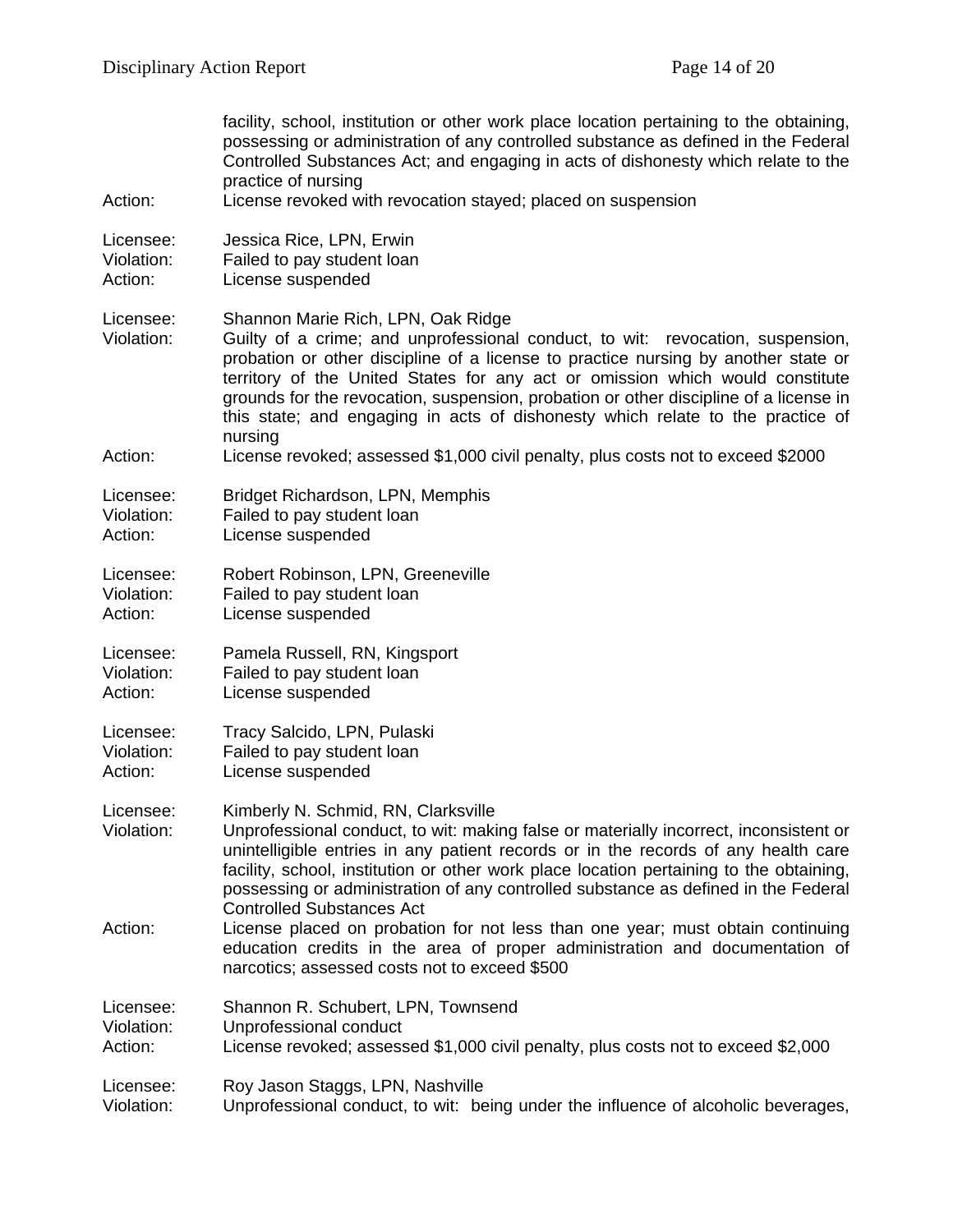| or under the influence of drugs which impair judgment while on duty in any health<br>care facility, school, institution or other work place location<br>License reprimanded; assessed \$250 civil penalty                                                                                                                                                                                                                                                                                                                                                                                                                                                                                                                                                                                                                                                                                                                                                                                                                                                                                                                                                                                                                                                   |
|-------------------------------------------------------------------------------------------------------------------------------------------------------------------------------------------------------------------------------------------------------------------------------------------------------------------------------------------------------------------------------------------------------------------------------------------------------------------------------------------------------------------------------------------------------------------------------------------------------------------------------------------------------------------------------------------------------------------------------------------------------------------------------------------------------------------------------------------------------------------------------------------------------------------------------------------------------------------------------------------------------------------------------------------------------------------------------------------------------------------------------------------------------------------------------------------------------------------------------------------------------------|
| Whitney Stanley, LPN, Knoxville<br>Failed to pay student loan<br>License suspended                                                                                                                                                                                                                                                                                                                                                                                                                                                                                                                                                                                                                                                                                                                                                                                                                                                                                                                                                                                                                                                                                                                                                                          |
| Karen Starr, RN/APN, Nashville<br>Unprofessional conduct, to wit: failure to maintain a record for each patient which<br>accurately reflects the nursing problems and interventions for the patient and/or<br>failure to maintain a record for each patient which accurately reflects the name and<br>title of the nurse providing care<br>License reprimanded                                                                                                                                                                                                                                                                                                                                                                                                                                                                                                                                                                                                                                                                                                                                                                                                                                                                                              |
| Danielle Stockwell, RN, Jasper<br>Failed to pay student loan<br>License suspended                                                                                                                                                                                                                                                                                                                                                                                                                                                                                                                                                                                                                                                                                                                                                                                                                                                                                                                                                                                                                                                                                                                                                                           |
| Rhonda Taffer, RN, Knoxville<br>Guilty of fraud or deceit in procuring or attempting to procure a license to practice<br>nursing; and unprofessional conduct, to wit: revocation, surrender, probation or<br>other discipline of a license to practice nursing by another state or territory of the<br>United States for any act or omission which would constitute grounds for the<br>revocation, suspension, probation or other discipline of a license in this state; and<br>engaging in acts of dishonesty which relate to the practice of nursing<br>License revoked                                                                                                                                                                                                                                                                                                                                                                                                                                                                                                                                                                                                                                                                                   |
| Myra Page Tankersley, RN, Bluff City<br>Unfit or incompetent by reason of negligence, habits or other cause; and<br>unprofessional conduct, to wit: unauthorized use or removal of narcotics, drugs,<br>supplies, or equipment from any health care facility, school, institution or other<br>work place location; and engaging in acts of dishonesty which relate to the<br>practice of nursing<br>License revoked with revocation stayed; placed on suspension                                                                                                                                                                                                                                                                                                                                                                                                                                                                                                                                                                                                                                                                                                                                                                                            |
| Lori M. Tillman, LPN, Dayton<br>Addicted to alcohol or drugs to the degree of interfering with nursing duties; and<br>unprofessional conduct, to wit: making false or materially incorrect, inconsistent or<br>unintelligible entries in any patient records or in the records of any health care<br>facility, school, institution or other work place location pertaining to the obtaining,<br>possessing or administration of any controlled substance as defined in the Federal<br>Controlled Substances Act; unauthorized use or removal of narcotics, drugs,<br>supplies, or equipment from any health care facility, school, institution or other<br>work place location; the use of any intoxicating beverage or the illegal use of any<br>narcotic or dangerous drug while on duty in any health care facility, school,<br>institution, or other work place location; being under the influence of alcoholic<br>beverages, or under the influence of drugs which impair judgment while on duty in<br>any health care facility, school, institution or other work place location; and<br>engaging in acts of dishonesty which relate to the practice of nursing<br>License revoked; assessed \$2,000 civil penalty, plus costs not to exceed \$3,000 |
|                                                                                                                                                                                                                                                                                                                                                                                                                                                                                                                                                                                                                                                                                                                                                                                                                                                                                                                                                                                                                                                                                                                                                                                                                                                             |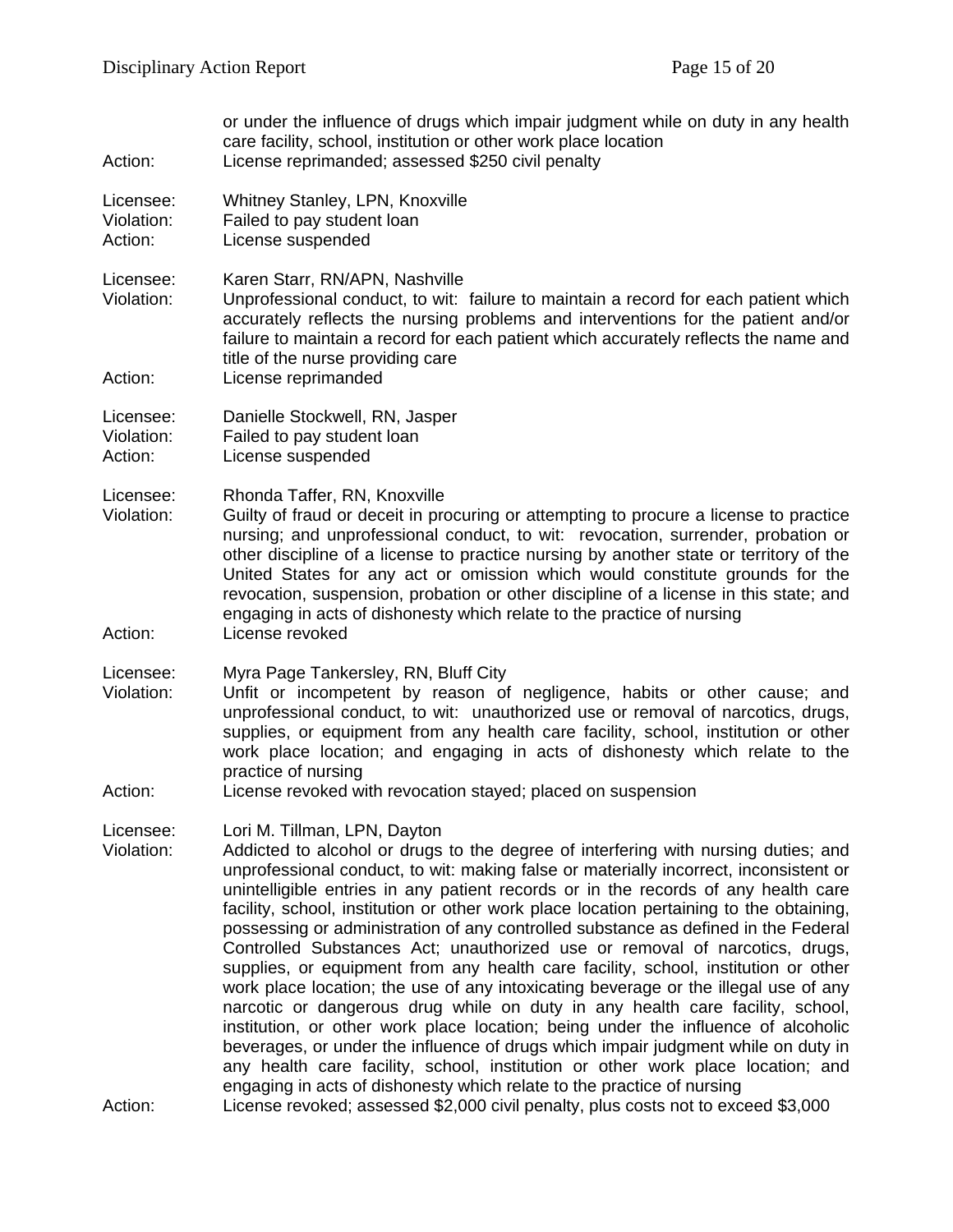| Licensee:  | Dana Vandergrift, RN, Covington |
|------------|---------------------------------|
| Violation: | Failed to pay student loan      |

Action: License suspended

Licensee: Deann Anelia Walls, RN, Belvidere

Violation: Unfit or incompetent by reason of negligence, habits or other cause; and unprofessional conduct, to wit: making false or materially incorrect, inconsistent or unintelligible entries in any patient records or in the records of any health care facility, school, institution or other work place location pertaining to the obtaining, possessing or administration of any controlled substance as defined in the Federal Controlled Substances Act; unauthorized use or removal of narcotics, drugs, supplies, or equipment from any health care facility, school, institution or other work place location; being under the influence of alcoholic beverages, or under the influence of drugs which impair judgment while on duty in any health care facility, school, institution or other work place location; and engaging in acts of dishonesty which relate to the practice of nursing

Action: License voluntarily surrendered; assessed costs not to exceed \$300

| Licensee:  | Judy Wallace, RN, Jonesborough |
|------------|--------------------------------|
| Violation: | Failed to pay student loan     |
| Action:    | License suspended              |

Licensee: Kyle Wallace, RN, Cedar Hill<br>Violation: Failed to pay student loan Failed to pay student loan

Action: License suspended

Licensee: Laura L. Ward, LPN, Harriman

Violation: Guilty of a crime; and unprofessional conduct, to wit: exercising undue influence on the patient, including the promotion of sale of services, goods, appliances, or drugs in such a manner as to exploit the patient for financial gain of the nurse or of a third party; failing to report, through proper channels, facts known to the individual regarding incompetent, unethical or illegal practice of any health care provider; and engaging in acts of dishonesty which relate to the practice of nursing Action: License voluntarily surrendered

Licensee: Beverly Ware, LPN, Chattanooga Violation: Failed to pay student loan<br>Action: License suspended

License suspended

Licensee: Kristy Watlington, RN, Knoxville

Violation: Failed to pay student loan

Action: License suspended

Licensee: Mariellen E. Watson, LPN, Sweetwater

- Violation: Unprofessional conduct, to wit: unauthorized use or removal of narcotics, drugs, supplies, or equipment from any health care facility, school, institution or other work place location; and being under the influence of alcoholic beverages, or under the influence of drugs which impair judgment while on duty in any health care facility, school, institution or other work place location
- Action: License voluntarily surrendered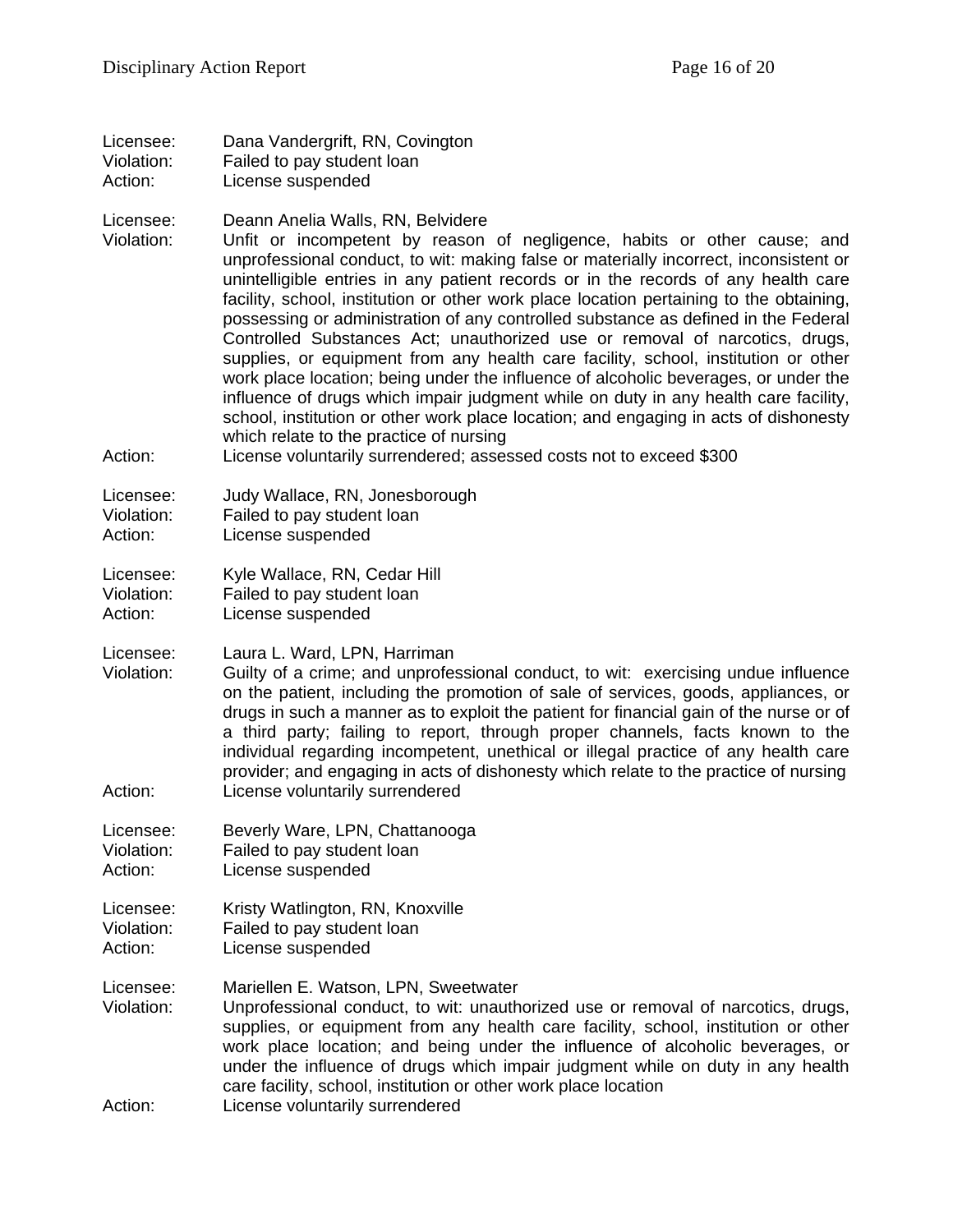Licensee: Corey M. Weldon, RN, Chattanooga

- Violation: Unfit or incompetent by reason of negligence, habits or other cause; addicted to alcohol or drugs to the degree of interfering with nursing duties; and unprofessional conduct, to wit: failure to maintain a record for each patient which accurately reflects the nursing problems and interventions for the patient and/or failure to maintain a record for each patient which accurately reflects the name and title of the nurse providing care; making false or materially incorrect, inconsistent or unintelligible entries in any patient records or in the records of any health care facility, school, institution or other work place location pertaining to the obtaining, possessing or administration of any controlled substance as defined in the Federal Controlled Substances Act; unauthorized use or removal of narcotics, drugs, supplies, or equipment from any health care facility, school, institution or other work place location; the use of any intoxicating beverage or the illegal use of any narcotic or dangerous drug while on duty in any health care facility, school, institution, or other work place location; being under the influence of alcoholic beverages, or under the influence of drugs which impair judgment while on duty in any health care facility, school, institution or other work place location; and engaging in acts of dishonesty which relate to the practice of nursing
- Action: License revoked with revocation stayed; placed on probation to run concurrent with TNPAP contract but not less than three years

#### Licensee: Cristy Ann Whaley, RN, Powell

- Violation: Unfit or incompetent by reason of negligence, habits or other cause; and unprofessional conduct, to wit: failure to maintain a record for each patient which accurately reflects the nursing problems and interventions for the patient and/or failure to maintain a record for each patient which accurately reflects the name and title of the nurse providing care; making false or materially incorrect, inconsistent or unintelligible entries in any patient records or in the records of any health care facility, school, institution or other work place location pertaining to the obtaining, possessing or administration of any controlled substance as defined in the Federal Controlled Substances Act; and being under the influence of alcoholic beverages, or under the influence of drugs which impair judgment while on duty in any health care facility, school, institution or other work place location
- Action: License revoked, revocation stayed; placed on suspension with terms; assessed costs not to exceed \$200

Licensee: Shannon B. Williams, RN, Cleveland

Unfit or incompetent by reason of negligence, habits or other cause; addicted to alcohol or drugs to the degree of interfering with nursing duties; and unprofessional conduct, to wit: making false or materially incorrect, inconsistent or unintelligible entries in any patient records or in the records of any health care facility, school, institution or other work place location pertaining to the obtaining, possessing or administration of any controlled substance as defined in the Federal Controlled Substances Act; unauthorized use or removal of narcotics, drugs, supplies, or equipment from any health care facility, school, institution or other work place location; the use of any intoxicating beverage or the illegal use of any narcotic or dangerous drug while on duty in any health care facility, school, institution, or other work place location; and being under the influence of alcoholic beverages, or under the influence of drugs which impair judgment while on duty in any health care facility, school, institution or other work place location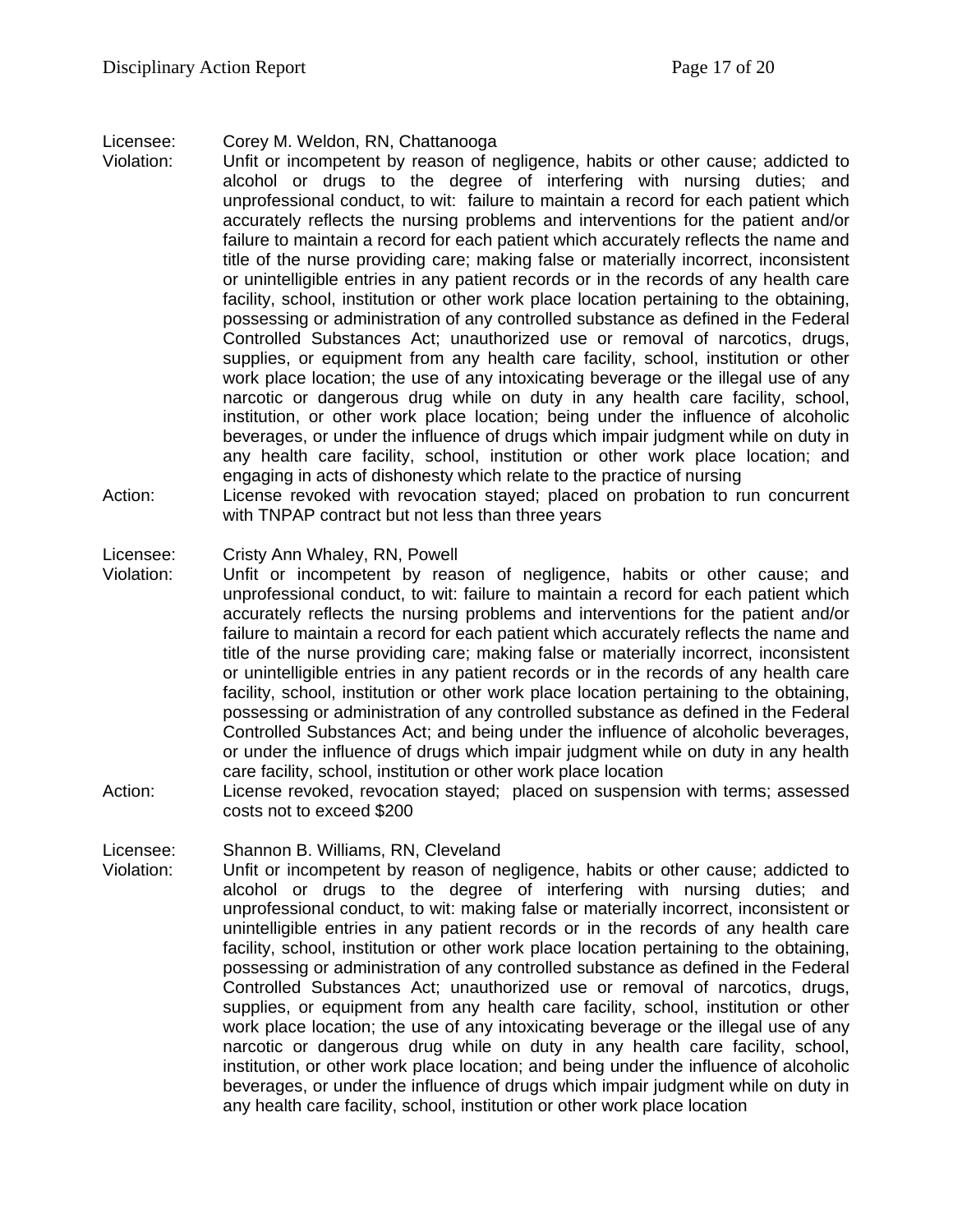Action: License revoked, revocation stayed; placed on suspension with terms; assessed \$300 civil penalty, plus costs not to exceed \$200

Licensee: Tarunda Williams, RN, Memphis Violation: Failed to pay student loan Action: License suspended

#### **BOARD OF PODIATRIC MEDICAL EXAMINERS**

Licensee: Michael W. Lawrence, DPM, Chattanooga

Violation: Immoral, unethical, unprofessional, or dishonorable conduct, to wit: being a party to or aiding and abetting the violation of the regulations or laws of the state of Tennessee regulating the practice of podiatry; and violation or attempted violation, directly or indirectly, or assisting in or abetting the violation of, or conspiring to violate, any provision of this chapter or any lawful order of the board issued pursuant thereto, or any criminal statute of the state of Tennessee. Action: License revoked; assessed costs not to exceed \$5,000

#### **BOARD OF RESPIRATORY CARE**

Licensee: Betty G. Marrs, CRT, Ripley

- Violation: Violation or attempted violation, directly or indirectly, assisting in or abetting the violation of, or conspiring to violate, any provision of this chapter or any lawful order of the board or any criminal statute of this state; knowingly engaging in the practice of polysomnography with an unlicensed person, knowingly aiding an unlicensed person in the practice of polysomnography, or knowingly delegating a task involved in the practice of polysomnography to an unlicensed person; and failure to obtain an endorsement to practice polysomnography.
- Action: License revoked; assessed \$5,200 civil penalty, plus costs not to exceed \$500

Licensee: Vicki Winegar Fisher, CRT, Morristown

Violation: Failed to pay student loan

Action: License suspended

#### **BOARD OF SOCIAL WORKER LICENSURE**

Licensee: Demetria Buckner, LMSW, Clinton, Miss.

Violation: Unprofessional or unethical conduct, or engaging in practices in connection with the practice of social work that are in violation of the standards of professional conduct, to wit: failing to make every effort to avoid dual relationships with clients and/or relationships that might impair the licensee's independent professional judgment and impair the quality of services provided each client; and conduct reflecting unfavorably upon the profession of social work

Action: License voluntarily surrendered

Licensee: Alisa E. Jones, LCSW, Adamsville Violation: Unprofessional or unethical conduct, or engaging in practices in connection with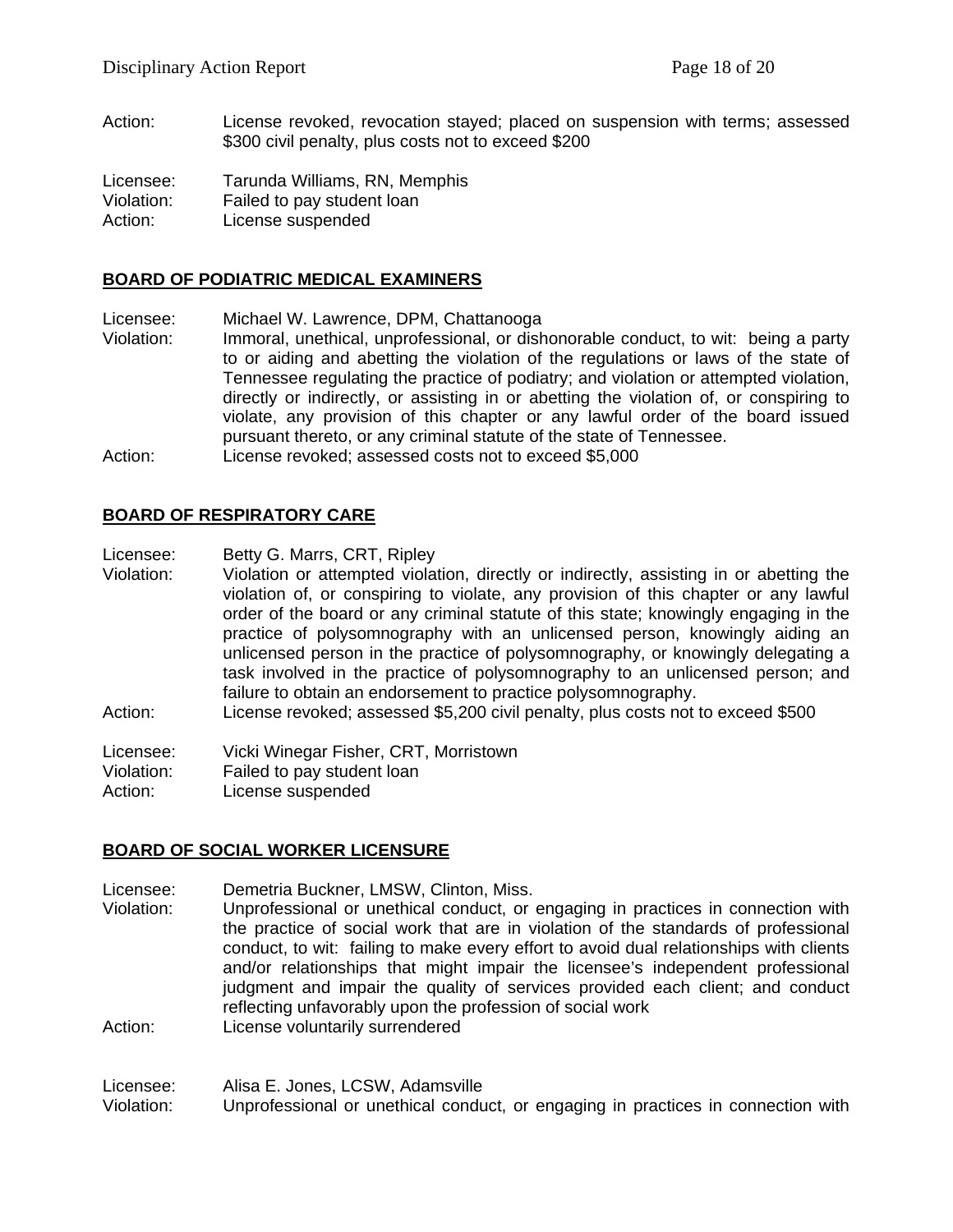the practice of social work that are in violation of the standards of professional conduct, as defined in this section or prescribed by the rules of the board, to wit: engaging in sexual activities with current or former clients, and failing to make every effort to avoid dual relationships with clients and/or relationships that might impair the licensee's independent professional judgment and impair the quality of services provided each client; and conduct reflecting unfavorably upon the profession of social work.

Action: License suspended for no less than six months; must complete an additional 12 hours of continuing education credits specific to dual relationships/boundary issues. Must petition and appear before the Board for the lifting of the suspension.

Licensee: Sherrie Thompson, LMSW, Nashville Violation: Failed to pay student loan Action: License suspended

#### **DIVISION OF EMERGENCY MEDICAL SERVICES**

| Licensee:  | Joy K. Owens, EMT-P, Knoxville            |
|------------|-------------------------------------------|
| Violation: | Failed to pay student loan                |
| Action:    | License suspended                         |
| Licensee:  | Jonathan D. Thornton, EMT-IV, Clarksville |
| Violation: | Failed to pay student loan                |
| Action:    | License suspended                         |
| Licensee:  | Joshua C. Woods, EMT-P, Cordova           |
| Violation: | Failed to pay student loan                |
| Action:    | License suspended                         |

### **DIVISION OF PAIN MANAGEMENT CLINICS**

Clinic: Primary Care and Pain Clinic, Inc., Chattanooga Violation: Failed to disclose within 10 days that an owner or co-owner of a clinic holding a license issued by any jurisdiction under which the person may prescribe, dispense, administer, supply or sell a controlled substance has been restricted Action: Certification revoked

#### **ABUSE REGISTRY**

Name: Aletha Alderson Abuse: Physical Profession: Habilitation Training Specialist

Name: James E. Anderson<br>Abuse: Sexual Abuse: Profession: ER Tech

Name: Bruce Holloman